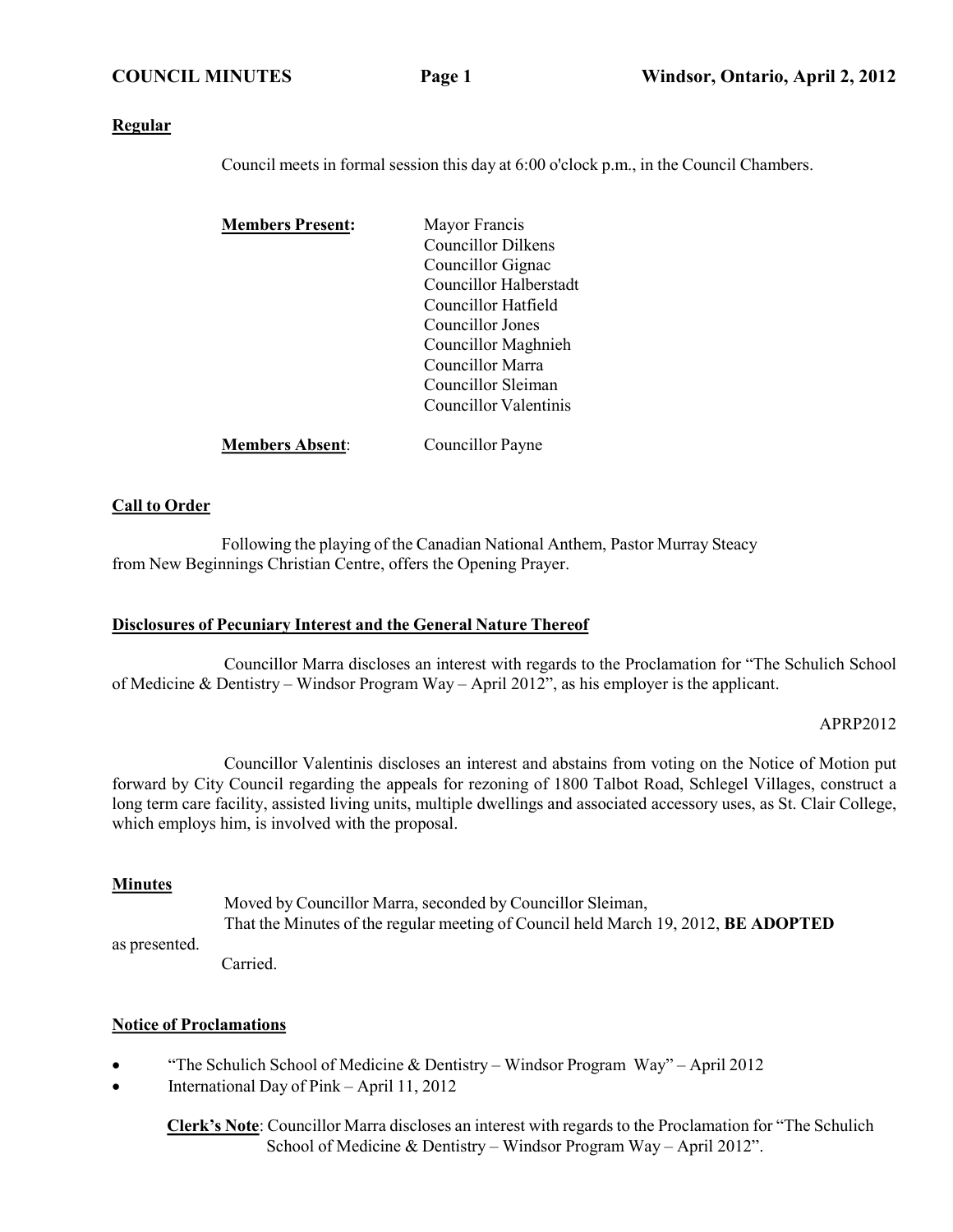#### **Committee of the Whole**

Moved by Councillor Valentinis, seconded by Councillor Dilkens,

That Council do now rise and move into Committee of the Whole with the Mayor presiding for the purpose of dealing with:

- (a) communication items;
- (b) consent agenda;
- (c) hearing requests for deferrals or referrals of any items of business;
- (d) hearing presentations and delegations;
- (e) consideration of business items;
- (f) consideration of Committee reports: None presented.
- (g) consideration of by-laws 37-2012 through 42-2012 (inclusive).

Carried.

## **Communications**

Moved by Councillor Valentinis, seconded by Councillor Halberstadt,

**M167–2012** That the following Communication Items 2, 3, 4, 6 to 10 and 12 to 21 inclusive, as set forth in the Council Agenda **BE REFERRED** as noted except Communication No. 1, 5 and 11 which are dealt with as follows:

#### **Communication No. 1:**

Moved by Councillor Sleiman, seconded by Councillor Jones,

**M168-2012** That the correspondence from the Chief Administrative Officer of Greater Sudbury dated March 27, 2012 proposing a collaborative approach in responding to the recent decision by the Ontario Government to terminate the revenue sharing agreement in racetrack facilities **BE RECEIVED**, and further, that Helga Reidel, Chief Administrative Officer for the City of Windsor **BE AUTHORIZED** to represent Windsor, in conjunction with other affected municipalities that were impacted by that decision, and to collaborate accordingly. Carried.

## **Communication No. 5:**

Moved by Councillor Gignac, seconded by Councillor Halberstadt,

**M169-2012** That the correspondence from the Association of Municipalities of Ontario (AMO) date-stamped March 28, 2012 **BE RECEIVED** for information, and further, that the City Clerk **BE REQUESTED** to issue a meeting request between members of Council and the members of provincial parliament for Windsor, to discuss the impact of the 2012 budget, including but not limited to such matters as infrastructure and interest arbitration. Carried.

## **Communication No. 11:**

Moved by Councillor Halberstadt, seconded by Councillor Dilkens,

**M170-2012** That the correspondence from the Past Chair – Willistead Manor, dated March 14, 2012 entitled "Tourism Windsor Essex Pelee Island Centre Closure" **BE RECEIVED** for information, acknowledging that the Province has agreed to keep the Centre open for an additional year, and further, that this correspondence

**BE FORWARDED** to the Board of Directors of Tourism Windsor Essex Pelee Island, and to the provincial government representatives, for future information purposes on a go-forward basis.

Carried.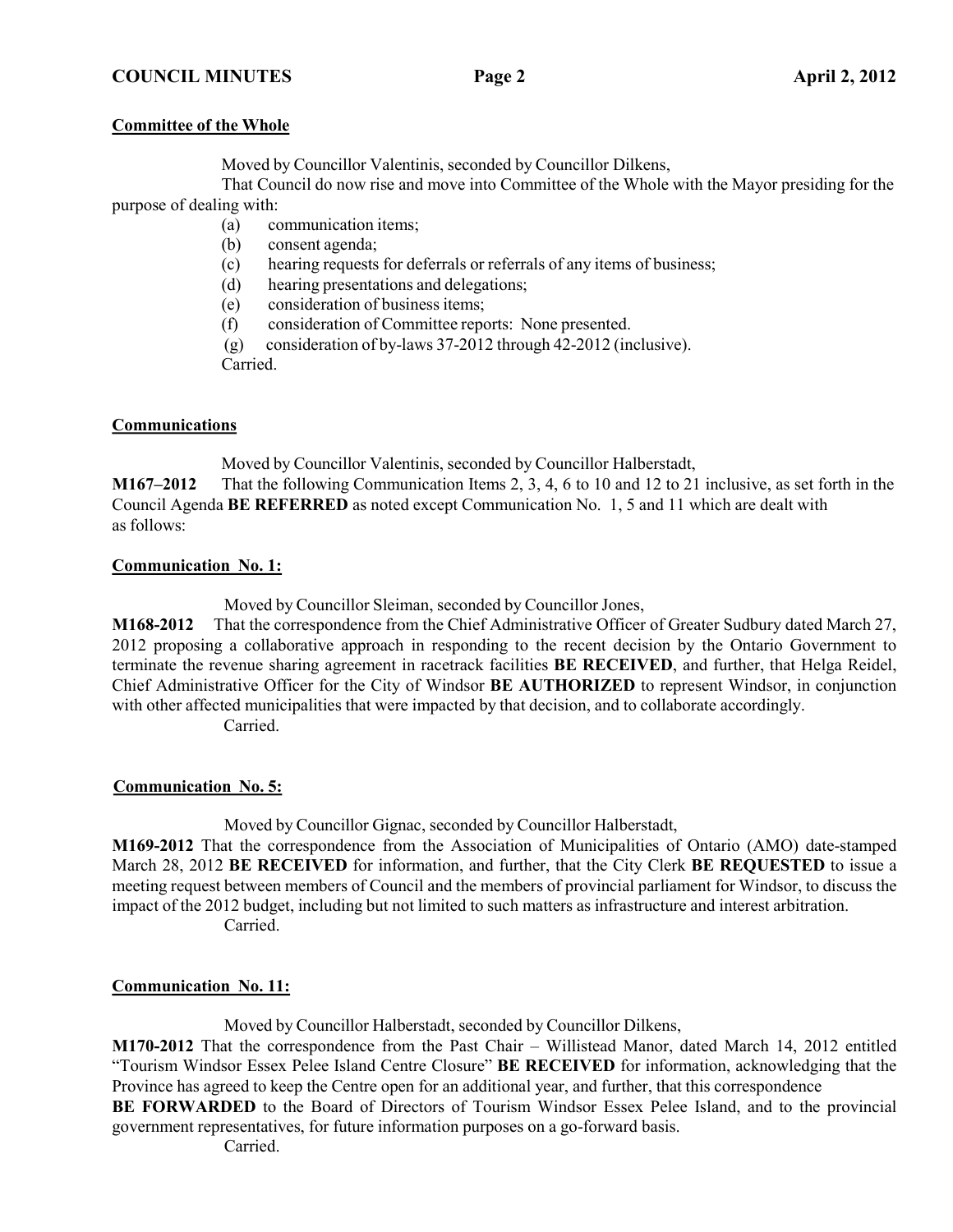| <b>Item</b>    | From                                                                                         | <b>Description</b>                                                                                                                                                                                                                                                                                                     |
|----------------|----------------------------------------------------------------------------------------------|------------------------------------------------------------------------------------------------------------------------------------------------------------------------------------------------------------------------------------------------------------------------------------------------------------------------|
| $\mathbf{1}$   | Chief Administrative<br>Officer - Greater Grand<br>Sudbury                                   | Ontario Government's decision to terminate the revenue sharing<br>agreement in racetrack slot facilities - CAO's participation on<br>committee<br><b>COUNCIL DIRECTION REQUESTED</b>                                                                                                                                   |
|                |                                                                                              | <b>GP2012</b><br>Improvements to the Canadian Plaza of the Windsor-Detroit Tunnel,                                                                                                                                                                                                                                     |
| $\overline{2}$ | Ontario Ministry of<br>Transportation (MTO)<br>and the Corporation of<br>the City of Windsor | Notice of Invitation for public comment, Tuesday April 3, 2012 from<br>$4:00$ p.m. $-8:00$ p.m., Hilton Windsor<br><b>City Engineer</b><br><b>City Planner</b><br>Note & File<br><b>MTW/1137</b>                                                                                                                       |
| 3              | Association of<br>Municipalities of Ontario<br>(AMO)                                         | New Feed-in Tariff (FIT) Program Rules Changed<br><b>City Engineer</b><br><b>Chief Financial Officer &amp; City Treasurer</b><br>Note & File<br><b>MMA2012</b>                                                                                                                                                         |
| 4              | Association of<br>Municipalities of Ontario<br>(AMO)                                         | AMO's 2012 Pre-Budget Submission Urges, "Let's Get This Right"<br><b>Chief Financial Officer &amp; City Treasurer</b><br><b>City Engineer</b><br>Note & File<br><b>MMA2012</b>                                                                                                                                         |
| 5              | Association of<br>Municipalities of Ontario<br>(AMO)                                         | The 2012 Provincial Budget<br><b>Chief Financial Officer &amp; City Treasurer</b><br><b>Executive Director of Human Resources</b><br><b>City Solicitor</b><br><b>City Engineer</b><br><b>City Clerk/Licence Commissioner</b><br><b>Community Development &amp; Health Commissioner</b><br>Note & File<br><b>GP2012</b> |
| 6              | Service Ontario -<br><b>Business Development</b><br>Division                                 | Update on Ontario's Proposed 2012 Budget<br><b>Chief Financial Officer &amp; City Treasurer</b><br>Note & File<br><b>GP2012</b>                                                                                                                                                                                        |
| 7              | Association of<br>Municipalities of Ontario<br>(AMO)                                         | Ontario's Provincial and Municipal Budgets Must be Sustainable<br><b>Chief Financial Officer &amp; City Treasurer</b><br>Note & File<br><b>GP2012</b>                                                                                                                                                                  |
| 8              | Association of<br>Municipalities of Ontario<br>(AMO)                                         | Federal Budget 2012 Details<br><b>Chief Financial Officer &amp; City Treasurer</b><br><b>City Solicitor</b><br><b>City Engineer</b><br><b>City Clerk/Licence Commissioner</b><br><b>Community Development &amp; Health Commissioner</b><br>Note & File<br><b>MMA2012</b>                                               |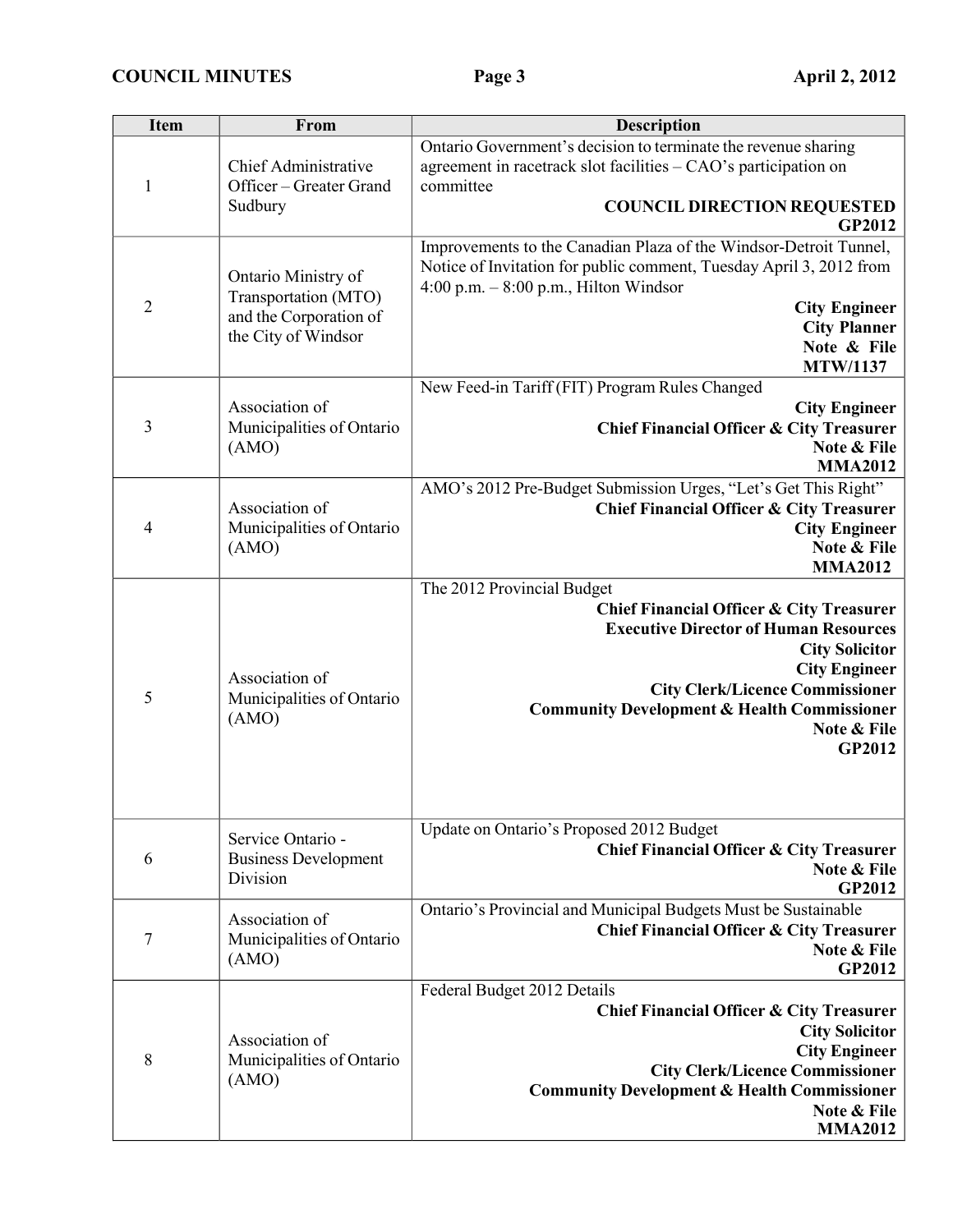|    |                            | Helping Ontario Achieve its Budget Goals - Advice from AMCTO -<br>the Municipal Experts                                         |
|----|----------------------------|---------------------------------------------------------------------------------------------------------------------------------|
|    |                            | <b>City Engineer</b>                                                                                                            |
|    | Association of Municipal   | <b>Chief Financial Officer &amp; City Treasurer</b>                                                                             |
| 9  | Managers, Clerks and       | <b>City Solicitor</b>                                                                                                           |
|    | Treasurers of Ontario      | <b>Executive Director of Human Resources</b>                                                                                    |
|    | (AMCTO)                    | <b>City Clerk/Licence Commissioner</b>                                                                                          |
|    |                            | Note & File                                                                                                                     |
|    |                            | GP2012                                                                                                                          |
|    |                            | Comments on the Proposed Recovery Strategy for Northern Madtom                                                                  |
|    | Corporation of The City    | under Canada's Species at Risk Act                                                                                              |
| 10 | Of Windsor, Chief          | <b>City Engineer</b><br>Naturalist Ojibway Nature Centre                                                                        |
|    | Administrative Officer     | <b>Executive Director of Parks &amp; Facilities</b>                                                                             |
|    | (CAO)                      | Note & File                                                                                                                     |
|    |                            | <b>GF2012</b>                                                                                                                   |
|    |                            | Tourism Windsor Essex Pelee Island Centre Closure located on                                                                    |
| 11 | Past Chair, Willistead     | Huron Church Road                                                                                                               |
|    | Manor Inc.                 | Note & File                                                                                                                     |
|    |                            | AT2012                                                                                                                          |
|    | Secretary/Treasurer,       | Consent Authority Agenda Record Hearing to be held on Wednesday,<br>April 4, 2012, Room 402, 400 City Hall Square East, Windsor |
| 12 | Committee of               | Note & File                                                                                                                     |
|    | Adjustment                 | <b>ZC2012</b>                                                                                                                   |
|    |                            | Application of The Congregation of Grace & Truth Chapel for zoning                                                              |
|    |                            | amendment to permit a private park for lands located at North Service                                                           |
| 13 | Manager of Development     | Rd. & Rockwell Blvd.                                                                                                            |
|    | Applications               | Note & File                                                                                                                     |
|    |                            | ZB/11346                                                                                                                        |
|    |                            | Application of Windsor-Essex Catholic District School Board for Site                                                            |
|    |                            | Plan Approval to permit a single storey addition to St. Christopher                                                             |
| 14 | Manager of Urban<br>Design | Elementary School located at 1213 North Service Road                                                                            |
|    |                            | Note & File                                                                                                                     |
|    |                            | ZS/11335                                                                                                                        |
|    |                            | Application of Windsor-Essex Catholic District School Board for Site                                                            |
| 15 | Manager of Urban           | Plan Approval to permit a single storey addition to Our Lady of Mt.<br>Carmel Elementary School located at 1400 Cousineau Road  |
|    | Design                     | Note & File                                                                                                                     |
|    |                            | ZS/11336                                                                                                                        |
|    |                            | Government of Ontario Transit-Supportive Guidelines (2012)                                                                      |
| 16 | Ministry of                | <b>General Manager Transit Windsor</b>                                                                                          |
|    | Transportation             | <b>City Planner</b>                                                                                                             |
|    |                            | <b>MT2012</b>                                                                                                                   |
| 17 | <b>City Treasurer</b>      | 2011 United Way Campaign Summary                                                                                                |
|    |                            | Note & File<br><b>AS2012, Livelink 15843</b>                                                                                    |
|    |                            | PC Maintenance/Support Transfer for 2011 Related Expenses                                                                       |
| 18 | <b>City Treasurer</b>      | Note & File                                                                                                                     |
|    |                            | <b>AE2012, Livelink 15811</b>                                                                                                   |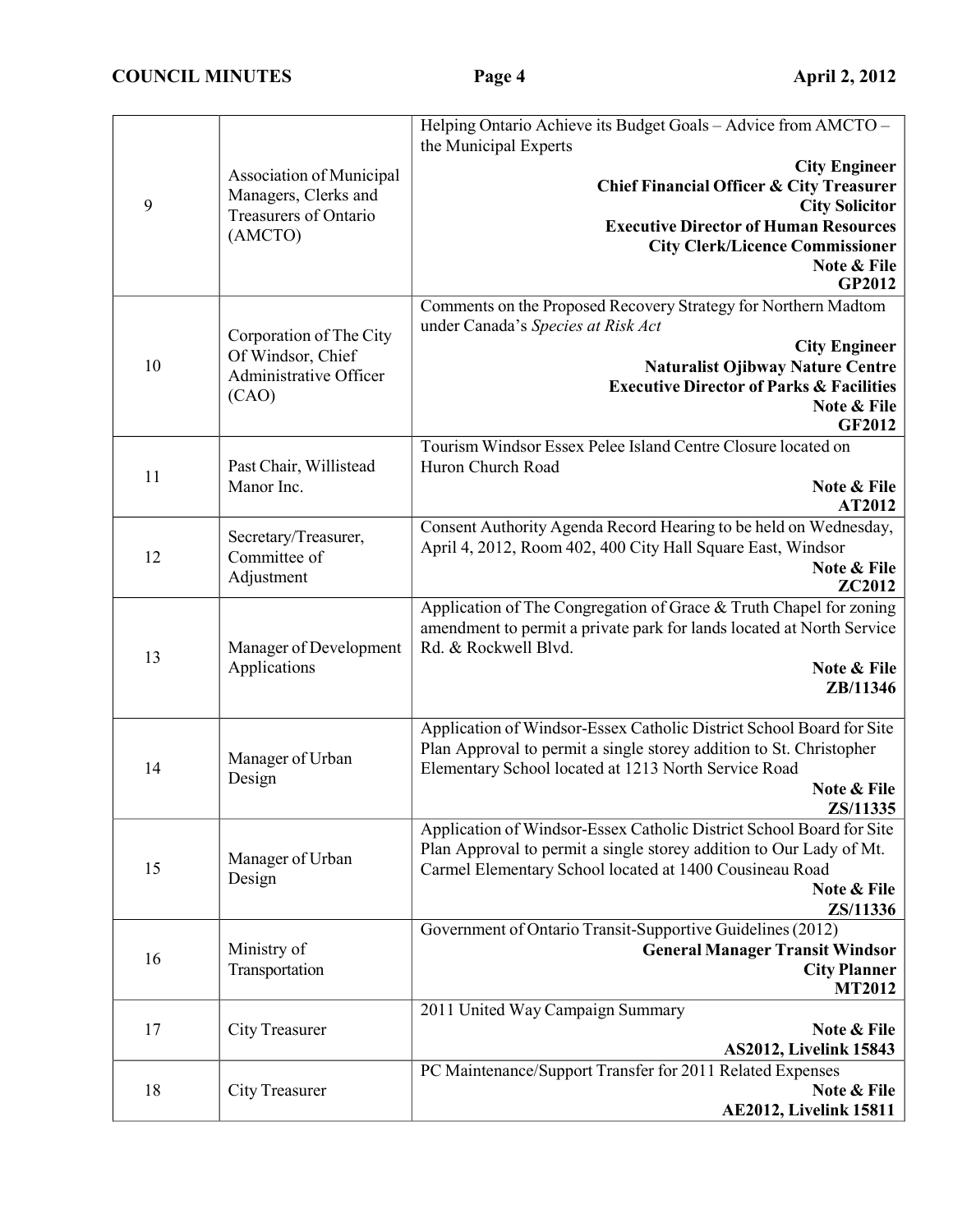| 19                  | <b>City Treasurer</b>                             | Pay As You Go Transfer (PAYG) For Eligible 2011 Computer<br><b>Equipment Related Expenses</b> |
|---------------------|---------------------------------------------------|-----------------------------------------------------------------------------------------------|
|                     |                                                   | Note & File                                                                                   |
|                     |                                                   | <b>AE2012, Livelink 15812</b>                                                                 |
| 20<br>City Engineer | Windsor Essex Parkway Project Update – March 2012 |                                                                                               |
|                     |                                                   | Note & File                                                                                   |
|                     |                                                   | ST/8821, Livelink 15826                                                                       |
|                     |                                                   | Performance Appraisal Report (for period of January – December                                |
| 21                  | City Clerk                                        | 2011)                                                                                         |
|                     |                                                   | Note & File                                                                                   |
|                     |                                                   | <b>AS2012, Livelink 15836</b>                                                                 |

Carried.

## **Consent Agenda**

Moved by Councillor Hatfield, seconded by Councillor Jones,

That the following Consent Agenda and the recommendations contained in the administrative reports **BE APPROVED** as amended:

- Item 2 Windsor Essex Parkway, Infrastructure Agreement Windsor-Essex Mobility Group
- Item 3 Site Plan Application for the Family Aquatic Centre at 401 Pitt Street West
- Item 4 Forster High School 90th Anniversary Celebration, Temporary Road Closure of Sandwich Street, Waiver of Noise By-law #6716 Exemption
- Item 5 Request to close the east/west alley between Edward Avenue and Isabelle Place, south of Edgar Street (Rescind M76-2012)
- Item 6 Appointment of External Auditor
- Item 7 Employment Ontario Transformation
- Item 8 Heritage Trees/Rare Trees JCP-MTCU Grant
- Item 10 Settlement of Assessment Appeals
- Item 11 Recommended Appointment of Executive Director of Employment and Social Services

## **Consent Committee Reports**

| <b>Economic Development Standing Committee</b> |               |                                                                                                                            |
|------------------------------------------------|---------------|----------------------------------------------------------------------------------------------------------------------------|
| No.                                            |               | <b>Description</b>                                                                                                         |
|                                                | Report No. 23 | Windsor Heritage Committee minutes of November 9, 2011                                                                     |
|                                                | Report No. 10 | Windsor Heritage Committee minutes of January 11, 2012                                                                     |
| 3                                              | Report No. 24 | Report No. 304 of the Windsor Heritage Committee - Windsor Municipal<br>Heritage Register – Add and remove listings        |
|                                                | Report No. 25 | Application for Financial Incentives under the Brownfield Redevelopment<br>Community Improvement Plan, 3001 Dougall Avenue |
|                                                | Report No. 26 | Temporary sign erected $-3001$ Dougall Avenue                                                                              |

Carried.

# **Deferrals and/or Referrals and Withdrawals**

None requested.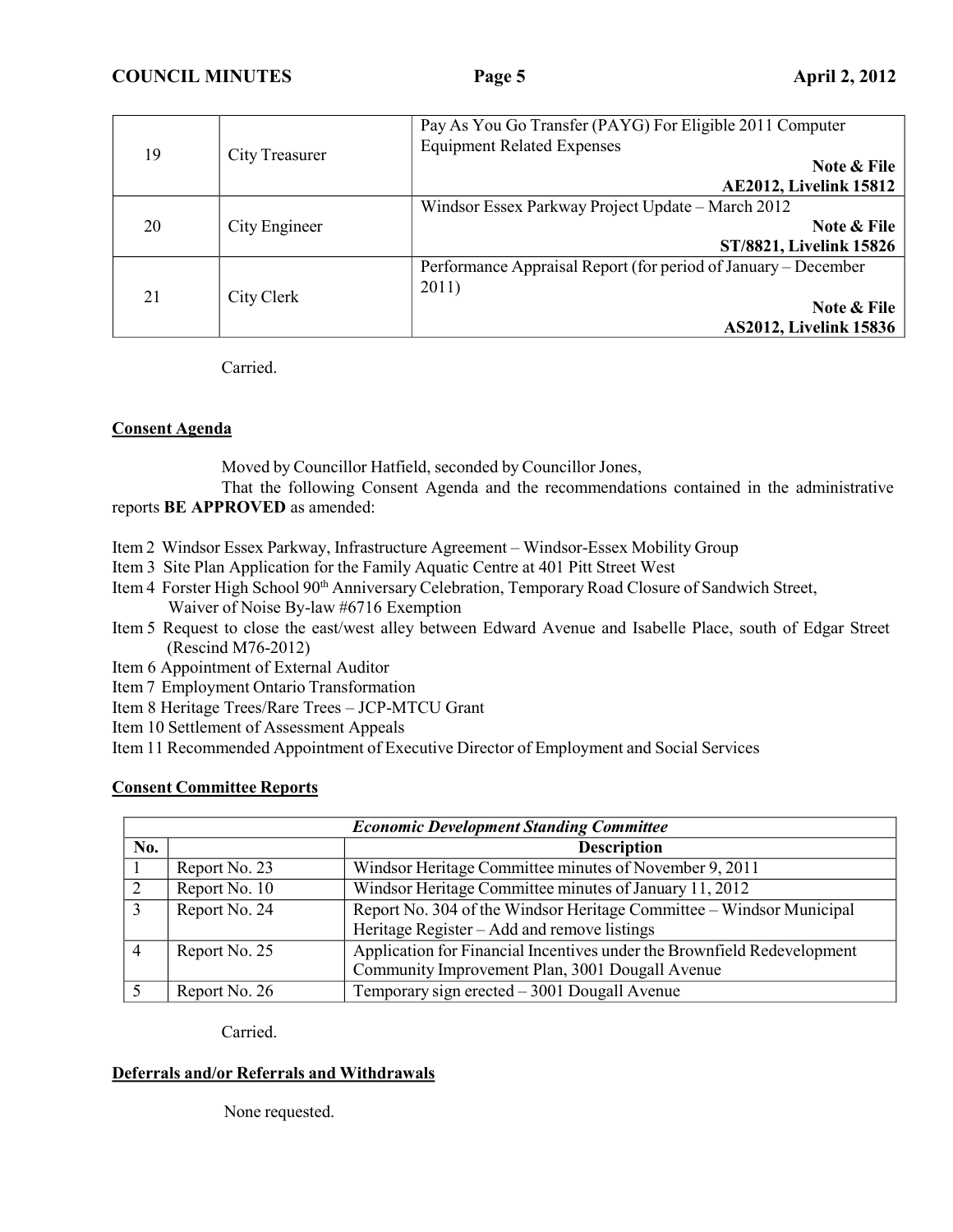## **COUNCIL MINUTES Page 6 April 2, 2012**

#### **Presentations & Delegations:**

#### **PRESENTATIONS:**

#### **John Toth, Manager, Resource Development; and Penny Marrett, CEO, United Way Centraide Windsor Essex County**

John Toth, Manager, Resource Development; and Penny Marrett, CEO, United Way Centraide Windsor Essex County appear before Council to provide a brief overview of the 2011 United Way Campaign, which received tremendous support from City of Windsor employees, City Council, CUPE 543 and CUPE 82, Windsor Police Services and Windsor Police Association, Windsor Fire and Rescue, Windsor Essex County Health Unit, the Windsor Public Library, Transit Windsor, and retirees, and conclude by announcing that \$151,213 was raised by these groups, which shows a commitment to the community.

Moved by Councillor Dilkens, seconded by Valentinis,

**M171-2012** That the presentation to City Council on April 2, 2012 by John Roth, Manager – Resource Development, and Penny Marrett, CEO, United Way Centraide Windsor Essex County regarding an update on the 2011 United Way Campaign **BE RECEIVED** for information.

Carried.

#### **DELEGATIONS**

#### **Providing Wi-Fi in the Downtown BIA**

#### **Larry Horwitz, Chair, Downtown Windsor Business Improvement Association**

Larry Horwitz, Chair, Downtown Windsor Business Improvement Association, appears before Council to request that Wi-Fi devices be approved to be installed on city owned street poles in the Downtown BIA and that authorization be granted for the signing of an agreement with the DWBIA for the installation of Wi-Fi devices on city street light poles between Riverside Drive and Erie Street and between Bruce Avenue and McDougall Avenue, and concludes by stating that having an entire downtown core enabled with free wireless internet would contribute to Windsor's ranking as one of the Top Seven Intelligent Communities of the Year, and the large influx of both University of Windsor and St. Clair College students and faculty would benefit from being able to access email, course materials and research sites while taking classes and visiting downtown Windsor.

Mayor Francis leaves the meeting at 6:48 o'clock p.m., and Councillor Dilkens assumes the Chair.

Mayor Francis returns to the meeting at 6:49 o'clock p.m., and Councillor Dilkens returns to his seat at the Council table.

**MI/11342** 1

(For final disposition of this matter, see Clause **CR66/2012** in Schedule "A" attached hereto.)

#### **Regular Business Items (for final disposition of these matters see Schedule "A" attached)**

Item 9 2011 Year-End Operating Budget Variance Report

#### **Consideration of Committee Reports**

None presented.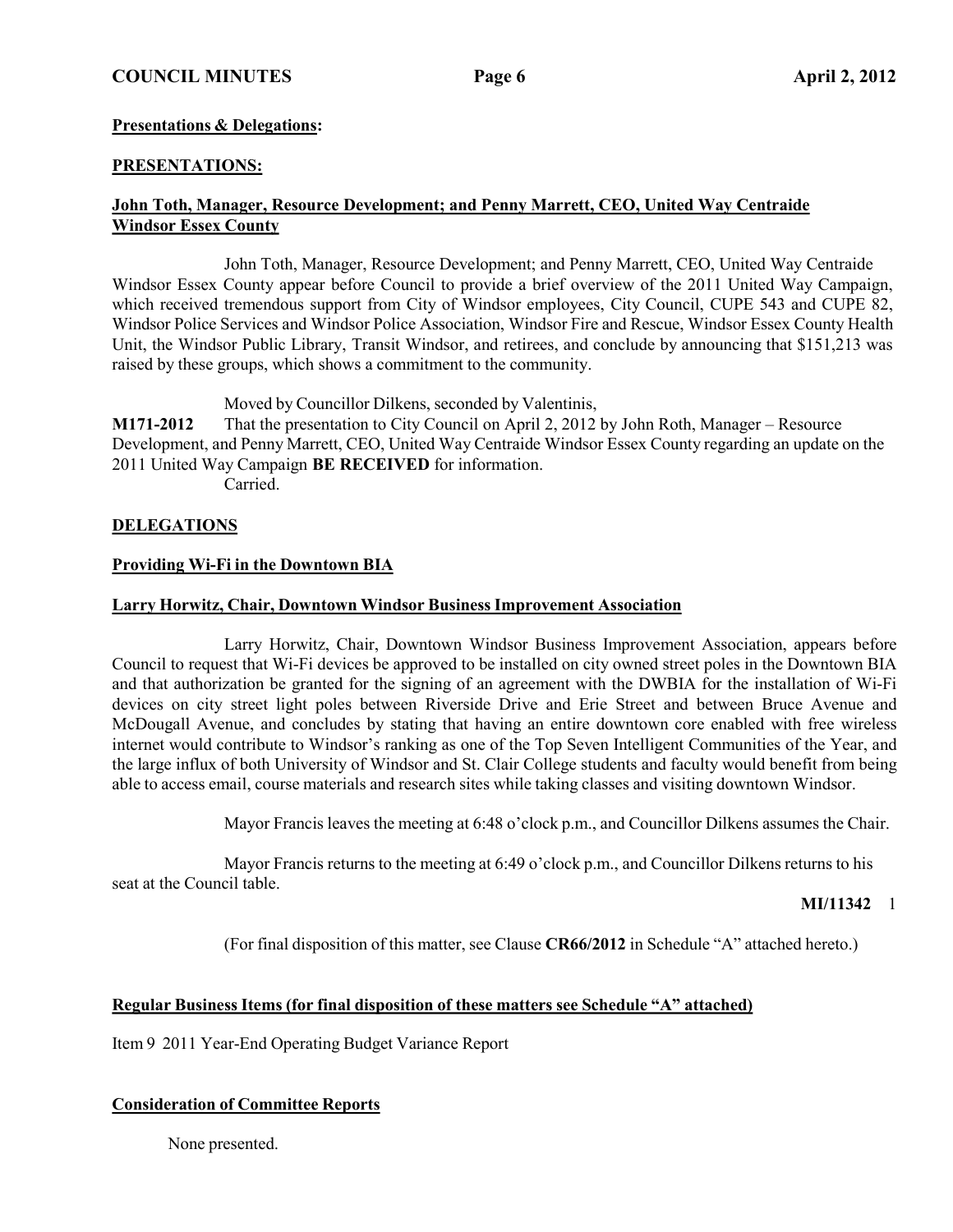#### **By-laws**

Moved by Councillor Dilkens, seconded by Councillor Gignac,

That the following By-laws No. 37-2012 through 42-2012 (inclusive), be introduced and read a first and second time:

- 37-2012 "A BY-LAW TO FURTHER AMEND BY-LAW NUMBER 8600 CITED AS THE "WINDSOR CORE AREA ZONING BYLAW""
- 38-2012 "A BY-LAW TO CLOSE, STOP UP AND CONVEY TO THE ST. CLAIR COLLEGE OF APPLIED ARTS AND TECHNOLOGY, ANASTASIA STREET, PLAN 1299 SANDWICH WEST, EAST OF JANISSE AVEUE, CITY OF WINDSOR"
- 39-2012 "A BY-LAW TO FURTHER AMEND BY-LAW NUMBER 9148 BEING A BY-LAW TO REGULATE TRAFFIC WITHIN THE LIMITS OF THE CITY OF WINDSOR"
- 40-2012 "A BY-LAW TO FURTHER AMEND BY-LAW NUMBER 9023 BEING A BY-LAW TO REGULATE VEHICULAR PARKING WITHIN THE LIMITS OF THE CITY OF WINDSOR ON MUNICIPAL STREETS, MUICIPAL PARKING LOTS AND PRIVATE PROPERTIES"
- 41-2012 "A BY-LAW TO PRESCRIBE A TARIFF OF FEES FOR THE PROCESSING OF PLANNING APPLICATIONS"
- 42-2012 "A BY-LAW TO CONFIRM PROCEEDINGS OF THE COUNCIL OF THE CORPORATION OF THE CITY OF WINDSOR AT ITS MEETING HELD ON THE SECOND DAY OF APRIL, 2012."

Carried.

Moved by Councillor Halberstadt, seconded by Councillor Hatfield,

That the Committee of the Whole does now rise and report to Council respecting the business items considered by the Committee:

- **1) Communication Items (as amended)**
- **2) Consent Agenda (as amended)**
- **3) Items Deferred**
- **Items Referred**
- **4) Consideration of the Balance of Business Items (see Schedule "A")**
- **5) Committee Reports (none presented)**
- **6) By-laws given first and second readings (as presented)**

Carried.

#### **Notices of Motion**

Councillor Hatfield gives notice that he intends to introduce the following motion for consideration at the April 16, 2012 meeting of Council, petitioning the Province of Ontario to maintain its support and commitment to the horse racing industry so that it may be preserved and enhanced: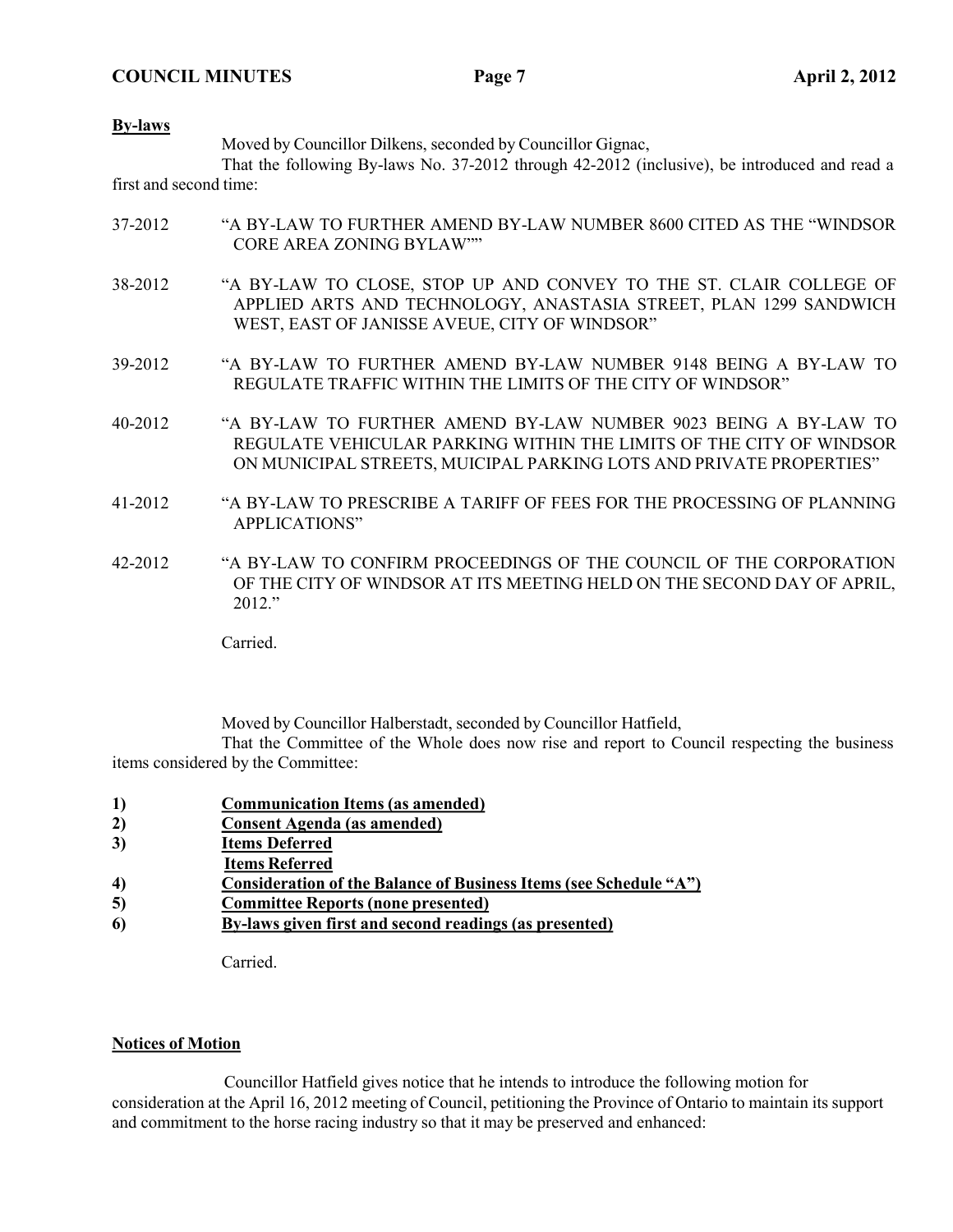#### **COUNCIL MINUTES Page 8 April 2, 2012**

Whereas the Ontario Lottery and Gaming Commission (OLG) made the unilateral decision to close the OLG Slots at Windsor Raceway; and

Whereas there was no meaningful consultation with any of the OLG's Partners prior to this sudden announcement; and

Whereas this unilateral decision puts nearly three hundred people out of work in one of the areas in the province with the highest unemployment rate; and

Whereas part of the city's share from the revenues from the OLG Slots was used for nutritional school breakfast programs for children in need; and

Whereas this unilateral decision is seen by many of our residents as the beginning of the end for the local harness racing industry; and

Whereas that could lead to the loss of another estimated two thousand local jobs; and

Whereas to date, no one in authority has met with or had meaningful dialogue with local industry leaders to discuss the future of Harness Racing in Ontario; and

Whereas to date none of our local MPPs have stepped up to coordinate efforts to help transition the affected employees with employment and career counselling , job retraining possibilities, and other employee assistance programs; and

Whereas many of these employees will without doubt struggle to find suitable employment elsewhere; and

Whereas the Ontario government has not announced the provision of budgeted amounts to assist in these re-employment initiatives; and

Whereas the Windsor Raceway has been an integral part of this area's entertainment, tourism and gaming initiatives since 1964; and

Whereas a vibrant, viable and sustainable horse racing industry is a key component to our regional economic health as well as our local tourism and entertainment sector; and

Whereas the spinoff jobs associated with the harness racing industry include, among others, those who operate the farms where feed and bedding is grown; those who breed horses; train horses; groomhorses; blacksmiths, veterinarians; massage therapists; those who make and supply the tack, the carts,as well as those who build and sell the horse trailers and the pickup trucks which haul them, and thosewho repair and service these vehicles; and

let us not forget those who sell the tickets to the customers, and those who cleanup after them as well as those who televise the races and provide security and start the races, and check the horses, and police the industry as well as the many others, such as those who mend the broken bones of injured drivers and horses and all others who earn a living either full time or part-time in Ontario's harness racing industry; and

Whereas there are estimates of as many as sixty thousand people working in Ontario's horse racing and breeding industry; and

Whereas the government's actions have led to uncertainty in the industry's future in so much as breeders are reporting cancellations because of this uncertainty; and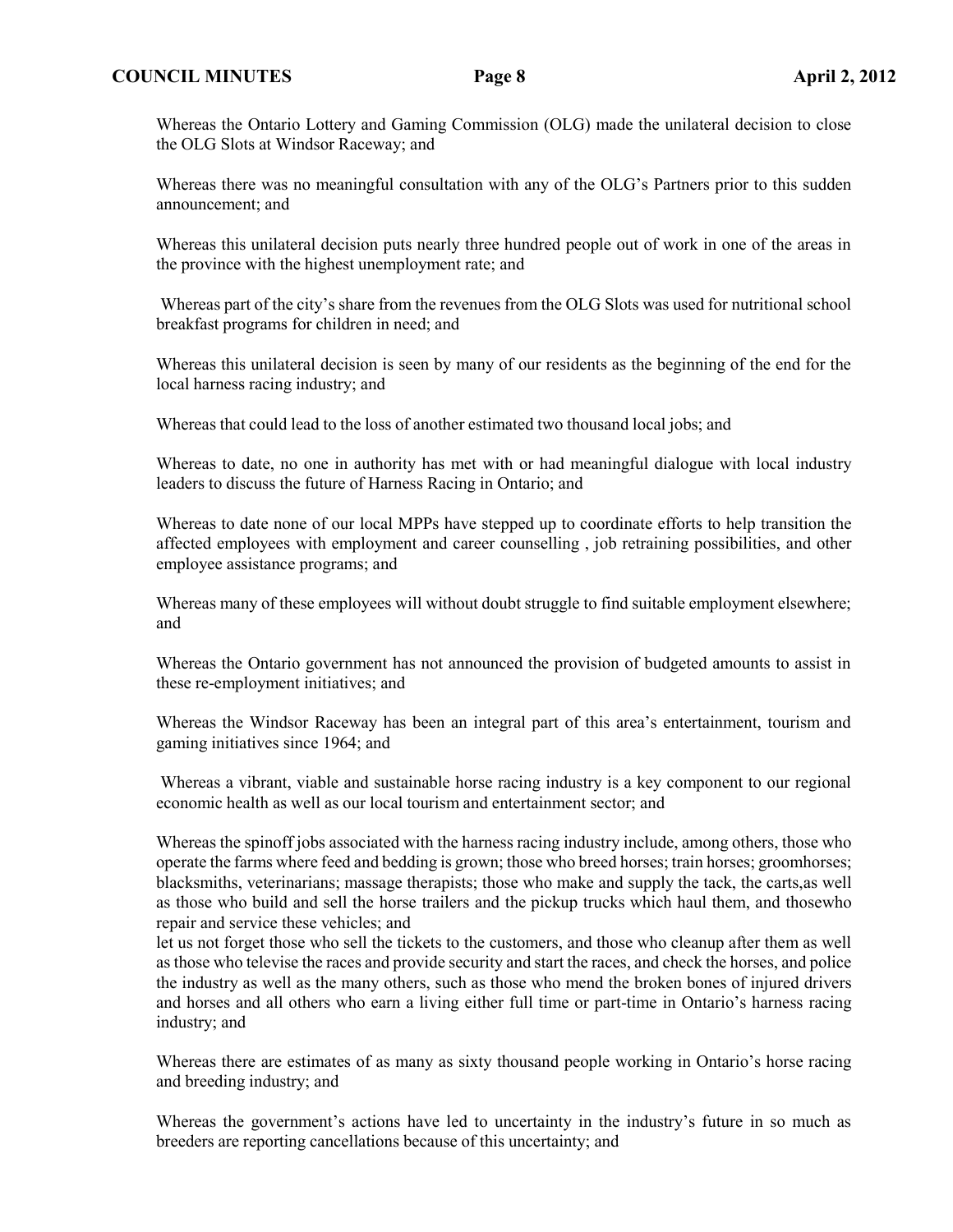#### **COUNCIL MINUTES Page 9 April 2, 2012**

Whereas we need assurance that the Ontario government is mindful of the Importance of this industry to the economic well being of our Province; and

Whereas without meaningful dialogue and consultation these issues remain unaddressed and aconcern to us and to those directly and indirectly affected by everything mentioned above; and

Whereas these issues are also a concern to the County of Essex, and the cities of Sarnia, Fort Erie, and Greater Sudbury, among others;

Therefore be it resolved that the City of Windsor hereby petitions the Province of Ontario to maintain its support and commitment to the horse racing industry so that it may be preserved and enhanced;

AND FURTHER , that the Honourable Dalton McGuinty, Premier of Ontario, take immediate steps to bring together the many partners associated with this industry for a meaningful consultation on what has transpired and what the future holds;

AND FURTHER, that immediate steps be taken to assist those impacted by the OLG's unilateral decision with on-site counselling and government or OLG paid retraining opportunities;

AND FURTHER, that this motion be brought to the attention of Mr. McGuinty as well as our local MPPs and our local MPs as well as the leaders of the two opposition parties at Queen's Park;

AND FURTHER, that this item be added to the next agenda of a City – County meeting for further discussion and action.

Moved by Councillor Dilkens, seconded by Councillor Marra,

**M172-2012** That Rule 13.9 of the Procedure By-law regarding business not already before Council **BE WAIVED** to permit the introduction of a motion for consideration without prior notice regarding appeals for the rezoning of 1800 Talbot Road, Schlegel Villages.

Carried.

Councillor Valentinis discloses an interest and abstains from voting on this item.

Moved by Councillor Jones, seconded by Councillor Gignac,

**M173-2012** That Administration (Planning and Legal Departments and any other appropriate resources) **BE AUTHORIZED** to accelerate the City's response to all OMB appeals made under *The Planning Act* that have been filed with regards to the rezoning of 1800 Talbot Road, Schlegel Villages, construct a long term care facility, assisted living units, multiple dwellings and associated accessory uses.

Carried.

Councillor Valentinis discloses an interest and abstains from voting on this item.

#### **Third Reading of By-laws**

Moved by Councillor Jones, seconded by Councillor Maghnieh,

That the following By-laws No. 37-2012 through 42-2012 (inclusive), having been read a first and second time be now read a third time and finally passed and that the Mayor and Clerk **BE AUTHORIZED** to sign and seal the same notwithstanding any contrary provision of the Council.

Carried.

#### **Petitions**

None registered.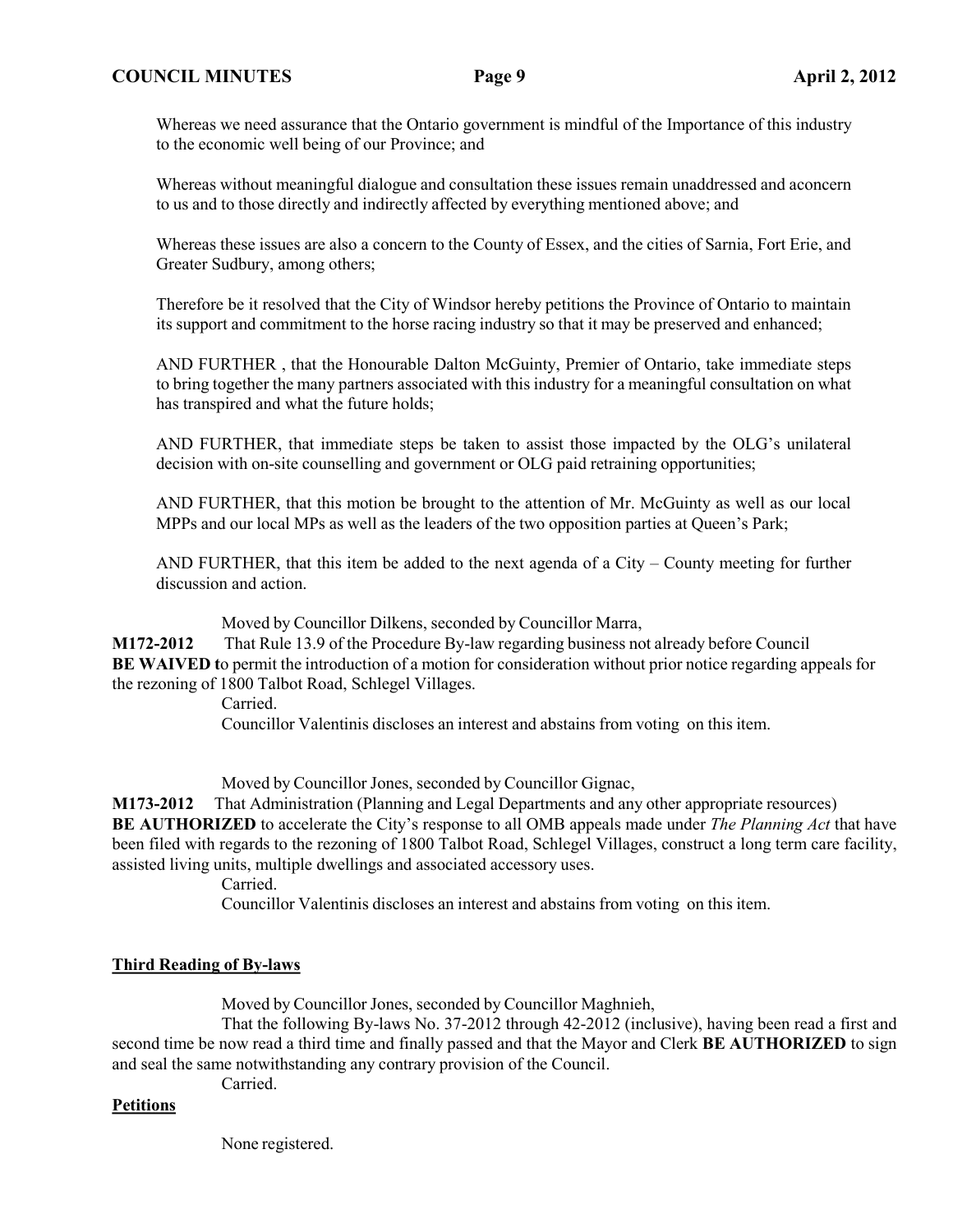#### **Council Questions**

Moved by Councillor Dilkens, seconded by Councillor Jones,

**M174-2012** That the following Council Question by Councillor Dilkens **BE APPROVED**, and that Administration **BE DIRECTED** to proceed with the necessary actions to respond to the Council Question in the form of written report, consistent with Council'sinstructions, and in accordance with Section 17.1 of the ProcedureBy-law 98-2011:

#### **CQ9-2012**

Asks that Administration review the intersection of Cousineau Road and CountryClub (SE Bound) to determine what safety improvements can be made to gain compliance with the stop sign at that intersection.

Carried.

ST2012

Moved by Councillor Halberstadt, seconded by Councillor Hatfield,

**M175-2012** That the following Council Question by Councillor Halberstadt **BE APPROVED**, and that Administration **BE DIRECTED** to proceed with the necessary actions to respond to the Council Question in the form of a written report, consistent with Council's instructions, and in accordance with Section 17.1 of the Procedure By-law 98-2011:

## **CQ10-2012**

Asks for a report back to Council as a follow-up to the November 22, 2010 resolution of Council asking for information on legislation and noise by-law enforcement to prosecute violators of motorcycle noise emission standards through the use of illegal pipes as opposed to mufflers. Ask that Ann Kalinowski, Manager of Compliance and Enforcement collaborate with Deputy Chief Jerome Brannagan to prepare that report. My preference would be that the report comes back to Council within a month's time because the spring and summer weather leads to the acceleration of motorcycle activity on city streets.

EI2012

Carried. Councillor Marra voting nay.

## **Adjournment**

Moved by Councillor Gignac, seconded by Councillor Halberstadt, That this Council meeting stand adjourned until the next regular meeting of Council or at the call

## of the Mayor.

Carried.

Accordingly, the meeting is adjourned at 7:06 o'clock p.m.

# **THIS IS A DRAFT COPY**

## **DEPUTY CITY CLERK/SENIOR MANAGER OF COUNCIL SERVICES**

**CITY CLERK**

**MAYOR**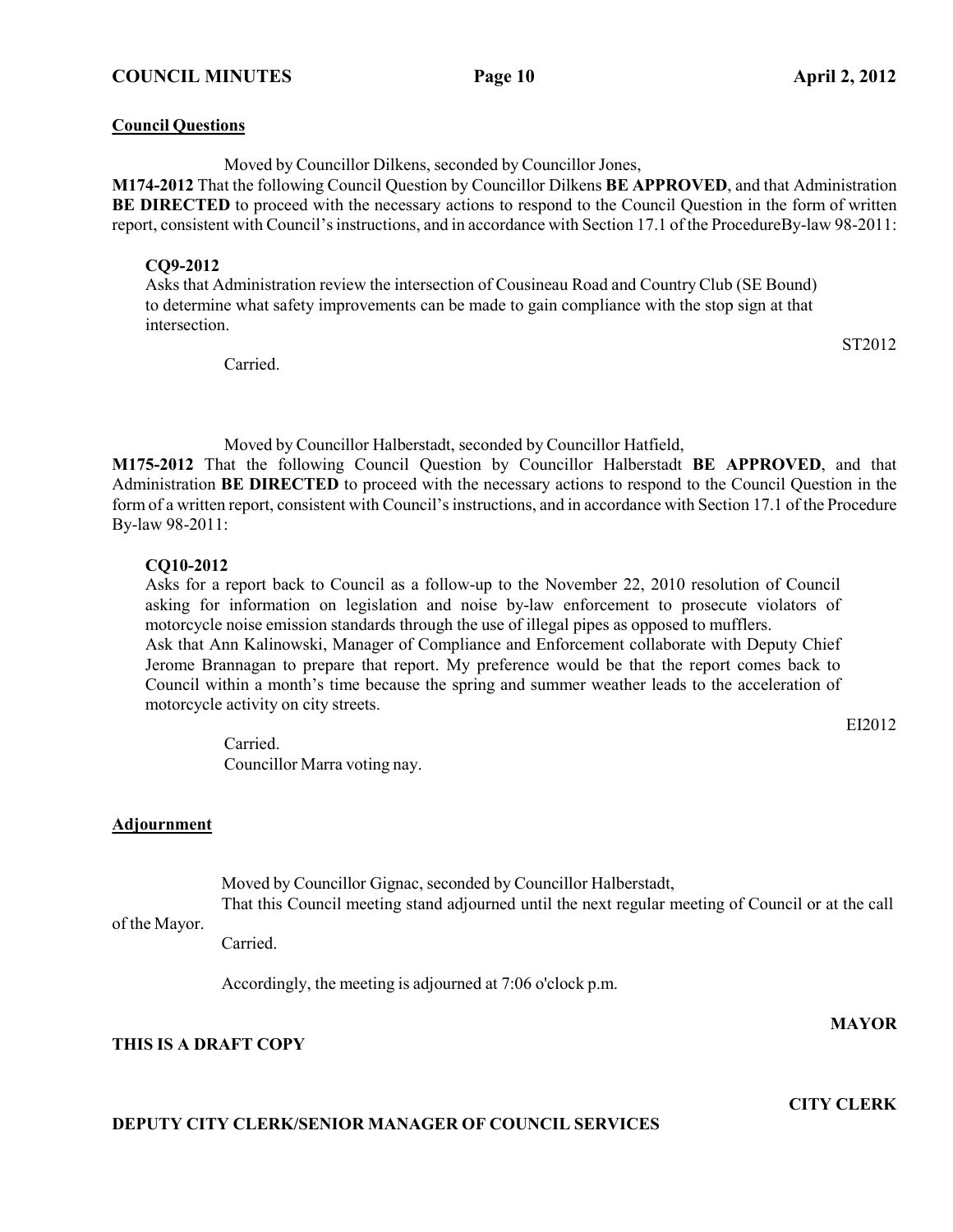Valentinis Dilkens

#### CR66/2012

- I. That Wi-Fi devices **BE APPROVED** to be installed on city owned street poles in the Downtown BIA; and
- II. That the Chief Administrative Officer and City Clerk **BE AUTHORIZED** to sign an agreement with the DWBIA for the installation of Wi-Fi devices on city street light poles between Riverside Drive and Erie Street and between Bruce Avenue and McDougall Avenue, satisfactory in technical content to the City Engineer and City Planner, in financial content to the City Treasurer, and in form to the City Solicitor.

Carried.

Report Number **15827 MI/11342 1**

Internal Distribution Public Works **[**Tiffany Pocock**]** City Engineer City Planner Chief Financial Officer & City Treasurer City Solicitor

## External Distribution

| Marvio Vinhaes, EnWin |                                          | $mvinhaes(\omega)$ enwin.com                        |
|-----------------------|------------------------------------------|-----------------------------------------------------|
| Debi Croucher         | 2679<br>Howard Ave<br>Windsor ON N8X 3X2 | $1   \text{debi}(\hat{\omega})$ indabamarketing.com |
| Larry Horowitz, DWBIA |                                          | rochelle@downtownwindsor.ca                         |

Hatfield Jones

## CR67/2012

That **APPROVAL BE GIVEN** to enter into an agreement with the Windsor Essex Mobility Group (WEMG) for design and construction of new and removal of existing City Infrastructure necessitated by the Windsor Essex Parkway.

That the CAO and City Clerk **BE AUTHORIZED** to sign an agreement with the Windsor Essex Mobility Group (WEMG), for design and construction of new and removal of existing City Infrastructure necessitated by the Windsor Essex Parkway, subject to approval as to technical content by the City Engineer, in form to the City Solicitor and in financial content to the Chief Financial Officer and Treasurer.

Carried.

Report Number **15825 ST/8821 C2**

Internal Distribution Public Works [Jake Renaud] City Engineer Chief Financial Officer & City Treasurer City Solicitor

External Distribution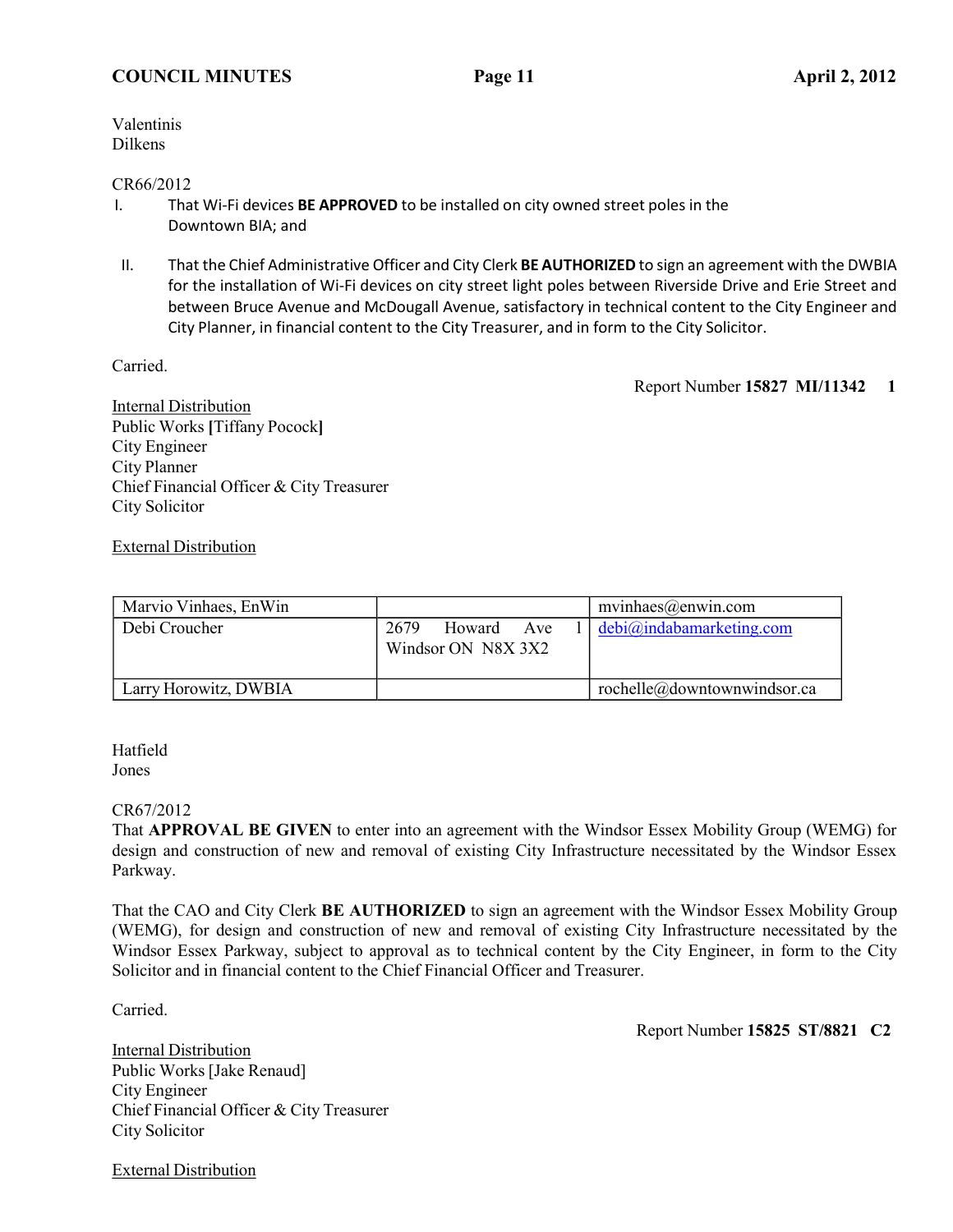#### Hatfield Jones

#### CR68/2012

- I That the application by the City of Windsor (File No.: SPC-007/12) **BE APPROVED** permitting development in accordance with the following drawings:
	- 1. Site Plan: Map No.: SPC-007/12-1A
	- 2. Site Data: Map No.: SPC-007/12-1B
	- 3. Elevations: Map No.: SPC-007/12-3A
	- 4. Elevations: Map No.: SPC-007/12-3B
- II That the following **BE REQUIRED**, prior to the issuance of a construction permit:
	- 1. General Provisions of the Site Plan Control Agreement;
	- 2. Special provisions :
		- i. That the owner submit an Archaeological Study to the satisfaction of Ministry of Tourism, Culture and Sport;

#### **ii. Archeological Resources - the owner(s) agree to the following requirements:**

a) Should archaeological deposits be found during construction activities, all work in the area must stop immediately and the City's Manager of Cultural Affairs and the Ontario Ministry of Culture (OMC) must be notified and clearance be given by the Ministry of Culture; and,

b) In the event that human remains are encountered during construction, all work in that area must be stopped immediately and the site secured. The local police or coroner must be contacted to determine whether or not the skeletal remains are human, and whether the remains constitute a part of a crime scene. The Heritage Operations Unit of the Ontario Ministry of Culture and the Registrar or Deputy Registrar of the Cemeteries Regulation Unit of the Ministry of Consumer and Commercial Relations must then be notified, and clearance be given by the Ministry of Culture.

- 3. **Land Conveyances** –the applicant agrees to convey as public right-of-way, land sufficient to create a 24m right-of-way on Bruce Ave and a 20m right-of-way on Church St. This conveyance shall be 1.5m on Bruce Ave and 2.5m on Church St along the entire frontages of the subject lands.
- III That in accordance with By-law 11275, Administration **BE AUTHORIZED** to approve future changes to the approved site plan and building elevations.

Carried.

Report Number **15841 SR/11026 C3**

Internal Distribution Planning [Rinkey Singh] City Planner Manager of Urban Design City Solicitor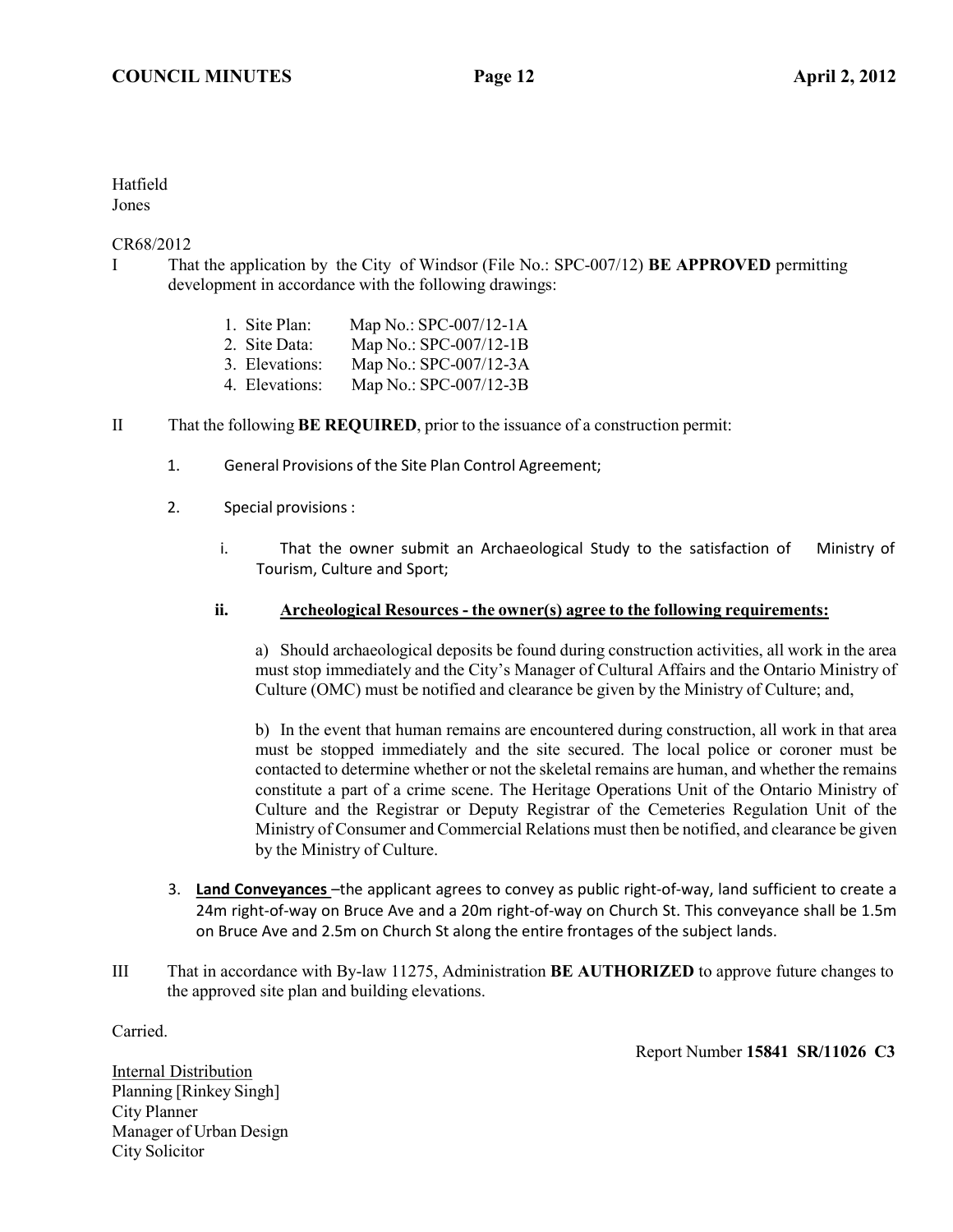## **COUNCIL MINUTES Page 13 April 2, 2012**

Manager of Cultural Affairs

External Distribution

Hatfield Jones

CR69/2012

That the request from Olde Sandwich Towne Business Association to host the Forster High School 90th Anniversary Celebration 7:00 p.m. – 1:00 a.m., May 18, 2012, for a Temporary Street Closure of Sandwich Street between Detroit Street and Brock Street from 6:00 p.m. to 3:00 a.m., and for a waiver of Noise By-Law #6716 Exemption **BE APPROVED** and further;

That provision of a Letter of Non Objection to the Alcohol and Gaming Commission of Ontario (AGCO) for local establishments within the road closure to apply for extensions to the liquor service areas (patios), signed by the Chief Administrative Officer **BE APPROVED BY COUNCIL** and further;

That authority **BE DELEGATED** to the CAO and City Clerk or designate, sign-off of future Letters of Non-Objections as it refers to Alcohol and Gaming Commission of Ontario Liquor Licence Applications requirements following staff consultation with Ward Councillor and other stakeholders **BE APPROVED BY COUNCIL.**

Carried.

Report Number **15814 SR2012 C4**

Internal Distribution Recreation [Mike Taylor] Executive Director, Recreation and Culture Executive Director of Operations Community Development and Health Commissioner City Clerk/Licence Commissioner

External Distribution

Hatfield Jones

## CR70/2012

That the 4.26 metre (14 feet) wide east/west alley between Edward Avenue and Isabelle Place, south of Edgar Street, as shown on Drawing No. CC-1624, *attached* hereto as Appendix "A" **BE ASSUMED** for subsequent closure and to be consolidated into the City's own land municipally known as 1150 Edward Avenue for eventual sale and further the City Solicitor **BE REQUESTED** to prepare the necessary by-law.

APPENDICES Drawing No. CC-1624 Report Number **15832 SAA/LL 2334 C5**

Internal Distribution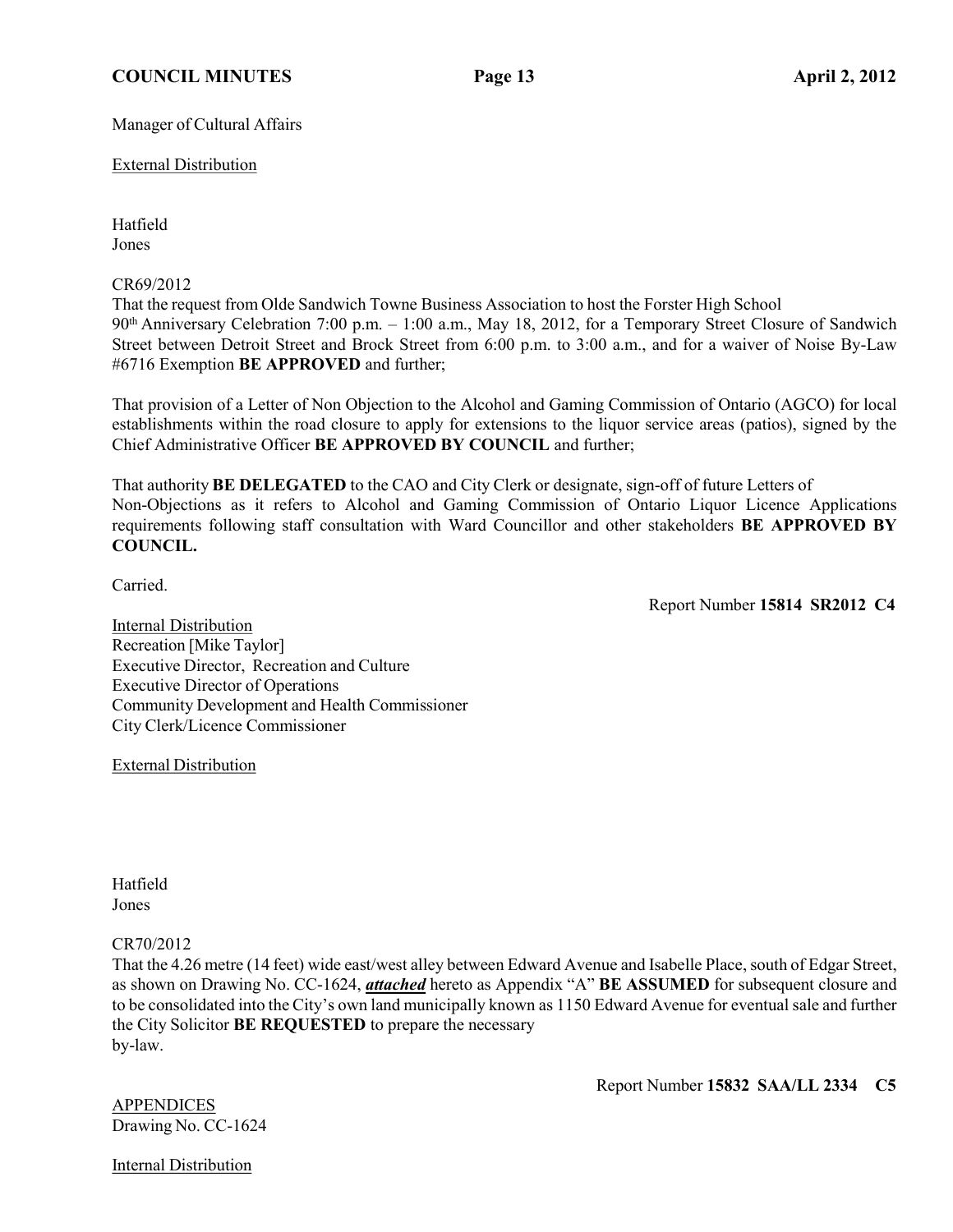#### **COUNCIL MINUTES Page 14 April 2, 2012**

Planning [Justina Nwaesei] Planning [Don Wilson; Laura MacDonald] - - Prepare Ad Legal [Frank Scarfone; Cheryl Glassford]-Prepare the Easement/Assuming/Closing By-law. Public Works – Tony Ruffolo Manager of Transportation Planning – Josette Eugeni City Planner

Hatfield Jones

CR71/2012

That the 4.26 metre (14 feet) wide east/west alley between Edward Avenue and Isabelle Place, south of Edgar Street, as shown on Drawing No. CC-1624, *attached* hereto as Appendix "A" **BE CLOSED AND RETAINED** by the Corporation of the City of Windsor for lot consolidation purposes subject to the following:

i. Easements are required in favour of: EnWin Utilities Ltd. Bell Canada Cogeco Cable Systems

and further:

- ii. The City Engineer and City Solicitor **BE REQUESTED** to supply the appropriate legal description, in accordance with Drawing Number. CC-1624, *attached* hereto as Appendix "A"
- iii. The City Planner, or designate, **BE AUTHORIZED** to publish the required legal notice,
- iv. The City Solicitor **BE REQUESTED** to prepare the by-law to close
- v. The Chief Administrative Officer and City Clerk **BE AUTHORIZED** to sign all necessary documents approved as to form and content satisfactory to the City Solicitor,
- vi. The transaction **BE COMPLETED** electronically pursuant to By-law Number 366-2003.

That Council resolution M76-2012 **BE RESCINDED**.

Carried.

Report Number **15832 SAA/LL 2334 C5**

**APPENDICES** Drawing No. CC-1624

Internal Distribution Planning [Justina Nwaesei] Planning [Don Wilson; Laura MacDonald] - - Prepare Ad Legal [Frank Scarfone; Cheryl Glassford]-Prepare the Easement/Assuming/Closing By-law. Public Works – Tony Ruffolo Manager of Transportation Planning – Josette Eugeni City Planner City Engineer

ABSTRACT – Amend Minutes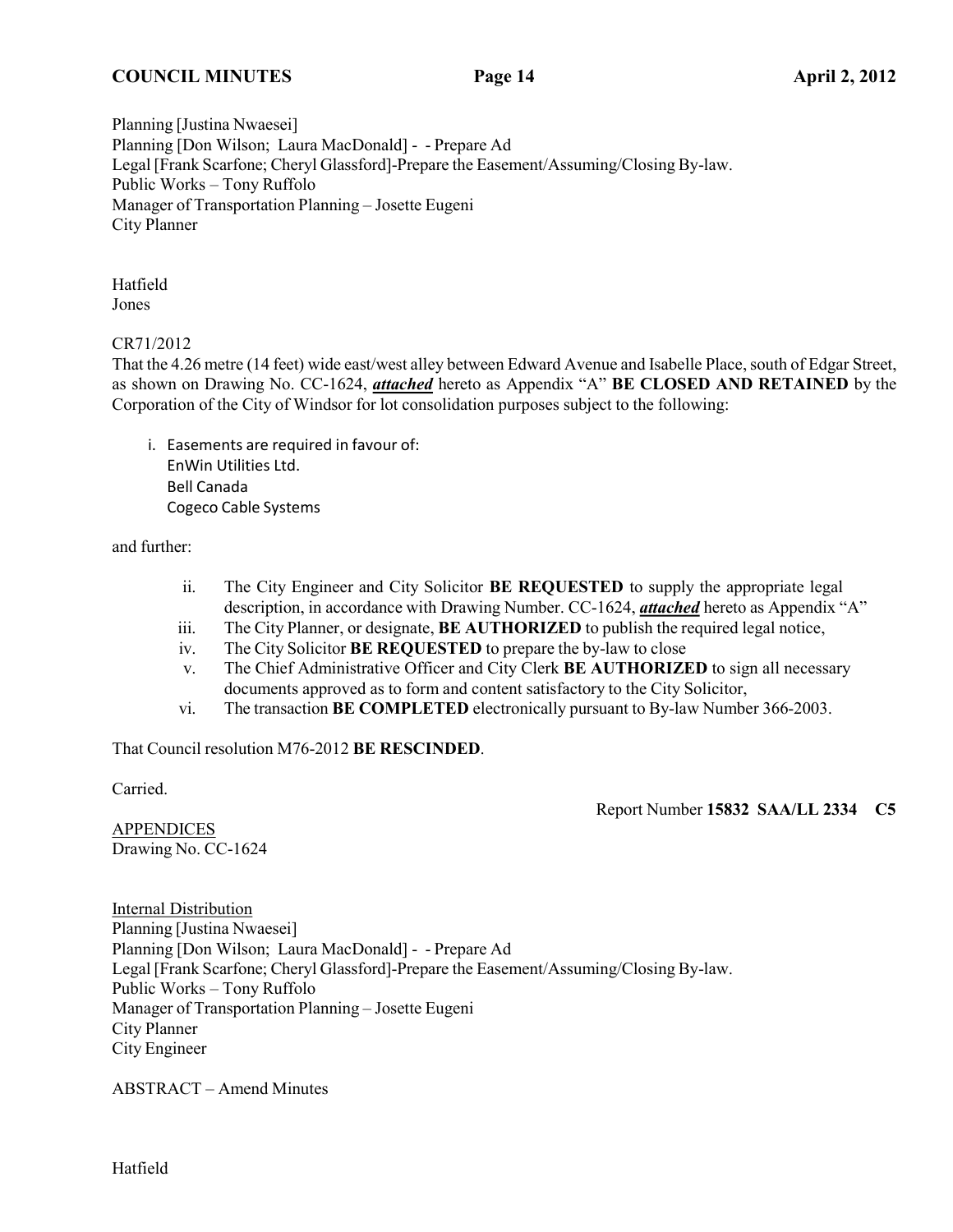Jones

## CR72/2012

That, consistent with the provisions of Request for Proposal Number 21-07, Windsor City Council **APPROVE**:

- 1. The exercising of the option to extend the contract with KPMG as the External Auditors for the City of Windsor including Agencies, Boards and Commissions for the years 2012 through 2016 in accordance with the following:
	- a. KPMG be appointed as the external auditor in accordance with the *Municipal Act, 2001*, as amended;
	- b. costs for 2012 and 2013 to be at the 2011 rate based on the 2011 scope of work;
	- c. KPMG to provide the City a credit of \$10,000 annually, which may be carried forward if not used, towards additional tax, advisory, or assurance services in each of 2012 and 2013;
	- d. costs for 2014 through 2016 to be agreed by KPMG, City Administration, and approved by City Council by December 31, 2013 otherwise the contract terminates after the 2013 audit services;
- 2. That City Council **AUTHORIZE** the CAO and Chair of the Audit Committee to sign the annual engagement letter with KPMG for the term of external auditor appointment and that the CAO and the City Clerk sign any other documents necessary to give effect to this reccomendation, all to be satisfactory in form to the City Solicitor and in financial content to the City Treasurer.

Carried.

Report Number 15840 **AF2012 C6**

Internal Distribution Finance [Dan Seguin] Deputy Treasurer Financial Accounting Chief Financial Officer & City Treasurer City Solicitor

## External Distribution

| Nick Thomas - KPMG | 618 Greenwood Centre, 3200   nkthomas@kpmg.ca<br>Deziel Drive, Windsor, ON<br><b>N8W 5K8</b> |  |
|--------------------|----------------------------------------------------------------------------------------------|--|
|--------------------|----------------------------------------------------------------------------------------------|--|

Hatfield Jones

## CR73/2012

**THAT** the Community Development & Health Commissioner **BE AUTHORIZED** to sign Employment Ontario Service Contracts and related documents with the Ministry of Training, Colleges and Universities (the "MTCU") up to October 31, 2014, such that it does not exceed a maximum of \$1,000,000 gross expenditures. For contracts in excess of \$1,000,000 gross expenditure, that in addition to the Community Development and Health Commissioner signature, the Chief Administrative Officer **BE REQUIRED** to sign as secondary authority. Authorization would be subject to approval as to technical content by the Executive Director of Employment and Social Services, as to legal content by the City Solicitor, and as to financial content by the Chief Financial Officer and City Treasurer or designate, and subject to there being no required net city contribution;

**AND THAT** the foregoing authorization **BE EXTENDED TO** any and other further **AMENDMENTS** to the Employment Ontario Service Contracts and related documents for amounts under \$1,000,000 gross expenditure.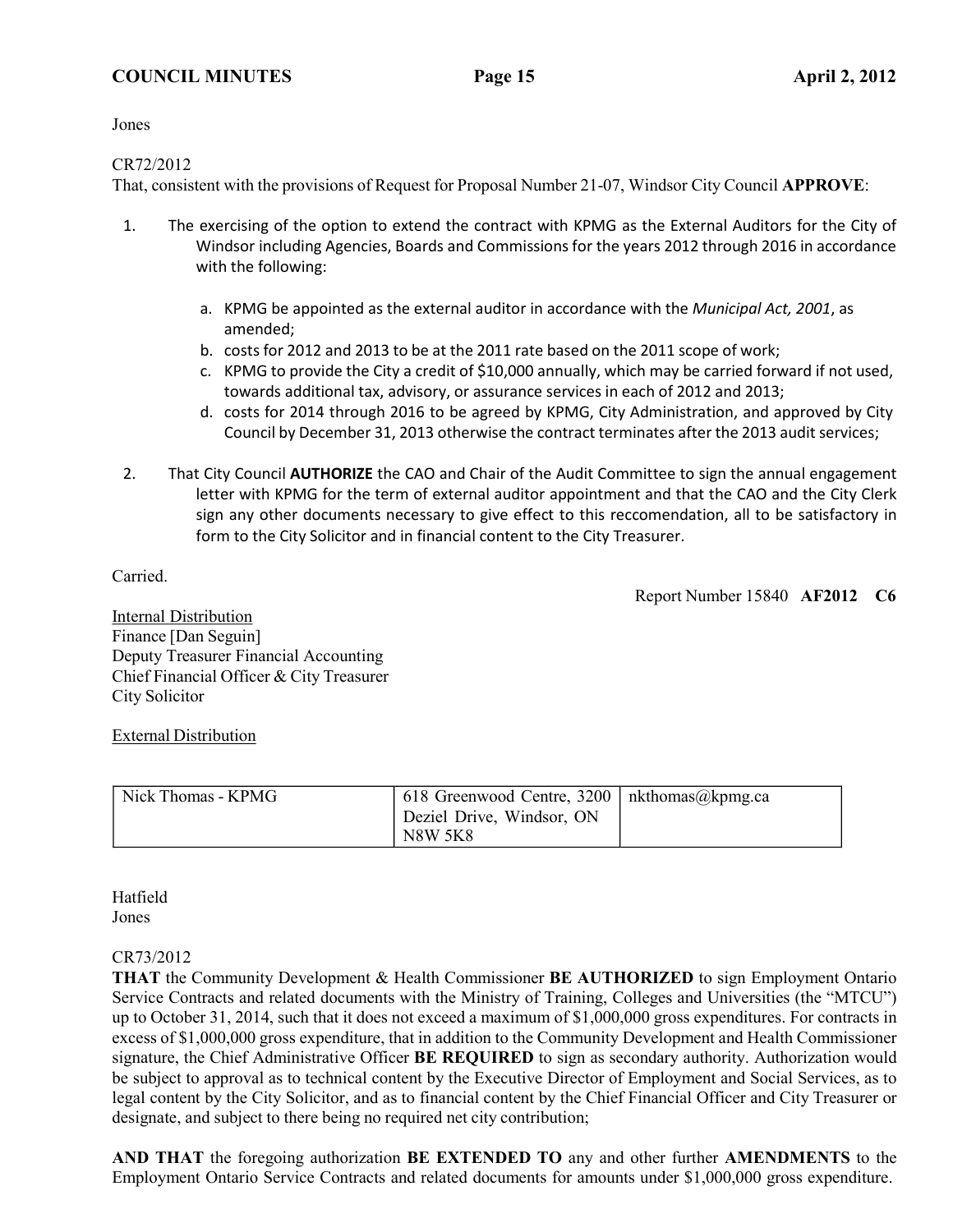For **AMENDMENTS** in excess of \$1,000,000 gross expenditure, that in addition to the Community Development and Health Commissioner signature, the Chief Administrative Officer **BE REQUIRED** to sign as secondary authority. Authorization would be subject to approval as to technical content by the Executive Director of Employment and Social Services, as to legal content by the City Solicitor, and as to financial content by the Chief Financial Officer and City Treasurer or designate, and subject to there being no required net City contribution.

Carried.

Report Number **15833 SS2012 C7**

Internal Distribution Employment & Social Services [Bruno Ierullo**]** Community Development & Health Commissioner Acting Executive Director of Employment & Social Services Chief Financial Officer & City Treasurer City Solicitor

External Distribution

Hatfield Jones

#### CR74/2012

That the Chief Administrative Officer and the City Clerk **BE AUTHORIZED** to apply for funding and execute an agreement with MTCU for the Heritage Trees/Rare Trees project under the Job Creation Partnership Program for an estimated materials contribution of \$115,313 from MTCU and in-kind contribution from the City of Windsor of \$125,000, and a cash contribution from the City of Windsor Tree planting Reserve Fund of \$6,000 which, with a contribution of labour costs by MTCU estimated at \$291,870 results in a total project cost of \$538,123; and further,

THAT the necessary agreement **BE EXECUTED** by the Chief Administrative Officer and the City Clerk with CUPE Local 82, satisfactory in form to the City Solicitor and in content to the Executive Director of Human Resources and in financial content to the CFO/City Treasurer.

Carried.

Report Number **15752 SR2012 C8**

Internal Distribution Parks [Bill Roesel] Executive Director of Parks & Facilities City Engineer Executive Director of Human Resources Chief Financial Officer & City Treasurer City Solicitor

External Distribution

Gignac Sleiman

CR75/2012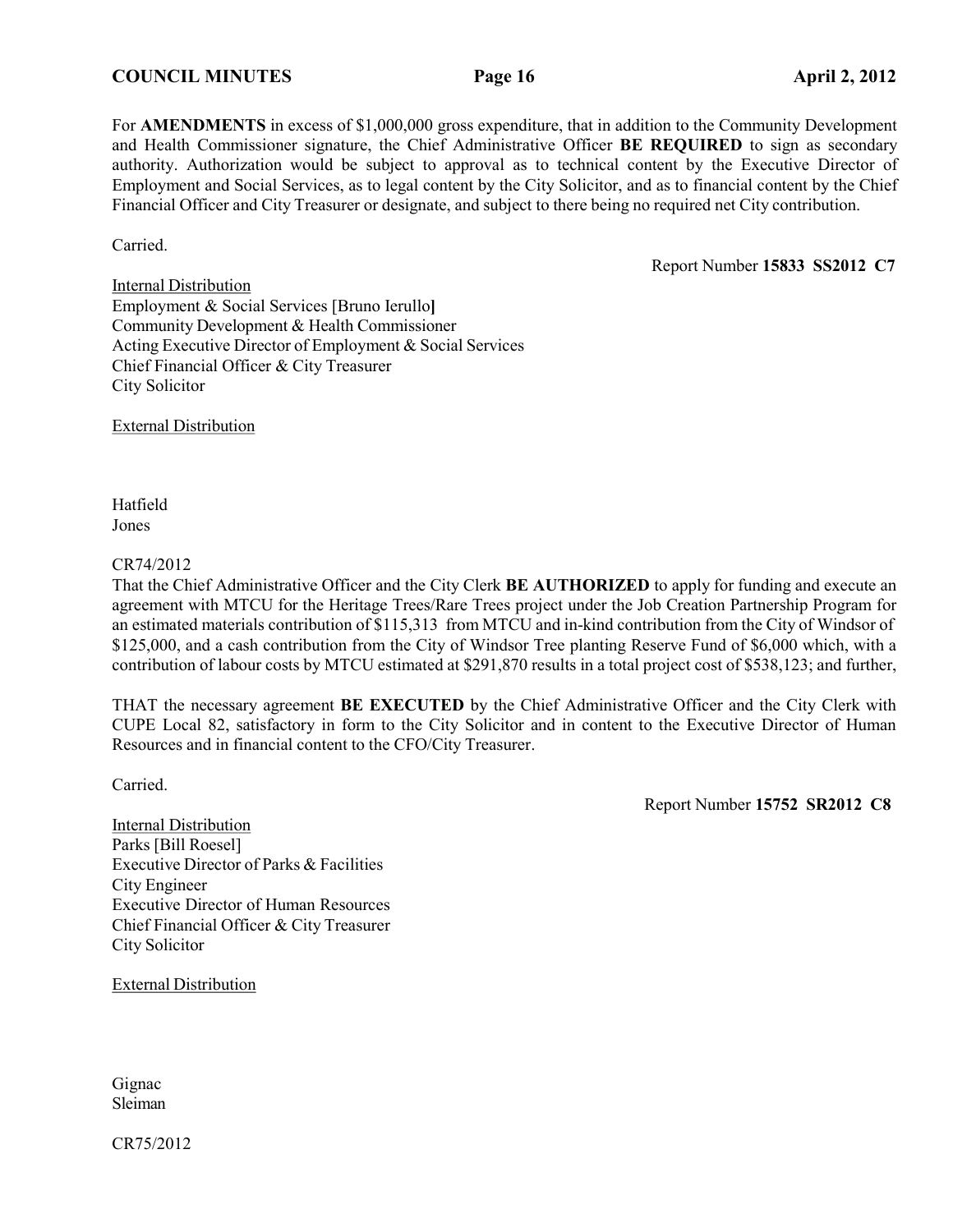- **1. THAT Council RECEIVE FOR INFORMATION the 2011 Year-end Operating Budget Variance Report, dated March 23, 2012;**
- **2. THAT the unused budget Contingency of \$3,000,000 BE TRANSFERED into the Property Tax Appeals Reserve Fund in order to help finance the potential future costs relating to the significant property tax appeals that are currently in process;**
- **3. THAT the final operating surplus of \$644,450 (which is net of \$404,171 one time funding requirements that were approved by Council for various 2012 budget items) BE TRANSFERED to the Budget Stabilization Reserve Fund;**
- **4. THAT, in order to avoid the need to re-budget for various items, Council APPROVE \$2,686,575 in budget carryovers as detailed in Appendix C – 2011 Budget Carry-Forwards;**
- **5. THAT pursuant to Bill 124 legislation, Council APPROVE the transfer of \$757,880 from theBuilding Permit Reserve to the Operating Fund, in order to recover the net building permits related expenditures incurred during 2011 in the Operating Fund;**
- **6. THAT Council APPROVE the transfer of \$131,173 from the Budget Stabilization Reserve Fund to Handi Transit in order to fund their 2011 annual operating deficit.**
- **7. THAT Council APPROVE the transfer of \$4,700,000 from the Reserve for Tax Appeals Fund (Fund #192) to the Net Tax Additions/Reductions operating account (Dept ID# 0224140), as previously reported to Council.**
- **8. THAT Council APPROVE the following transfers, of a housekeeping nature, to/from various reserves:**
	- a. The transfer of \$32,370.41 from the Capital Expenditure Reserve Fund #160 to Legal Property Operating Account (Dept ID #0122960) to fund transitional costs related to the temporary upkeep of Riverside and Adstoll Arenas and Edward Community Centre
	- b. The transfer of \$121,110 from the Capital Expenditure Reserve (Fund #160) to the City Owned Vacant Lands (Dept ID #0122623), in order to fund the lawn maintenance and grounds upkeep of vacant land owned by the City of Windsor.

Carried.

Report Number **15839 AFB/10824 9**

Internal Distribution Finance [Andrew Daher] Chief Financial Officer & City Treasurer Community Development and Health Commissioner City Clerk/Licence Commissioner Cit y Engineer City Solicitor Chief Administrative Officer

External Distribution

Hatfield Jones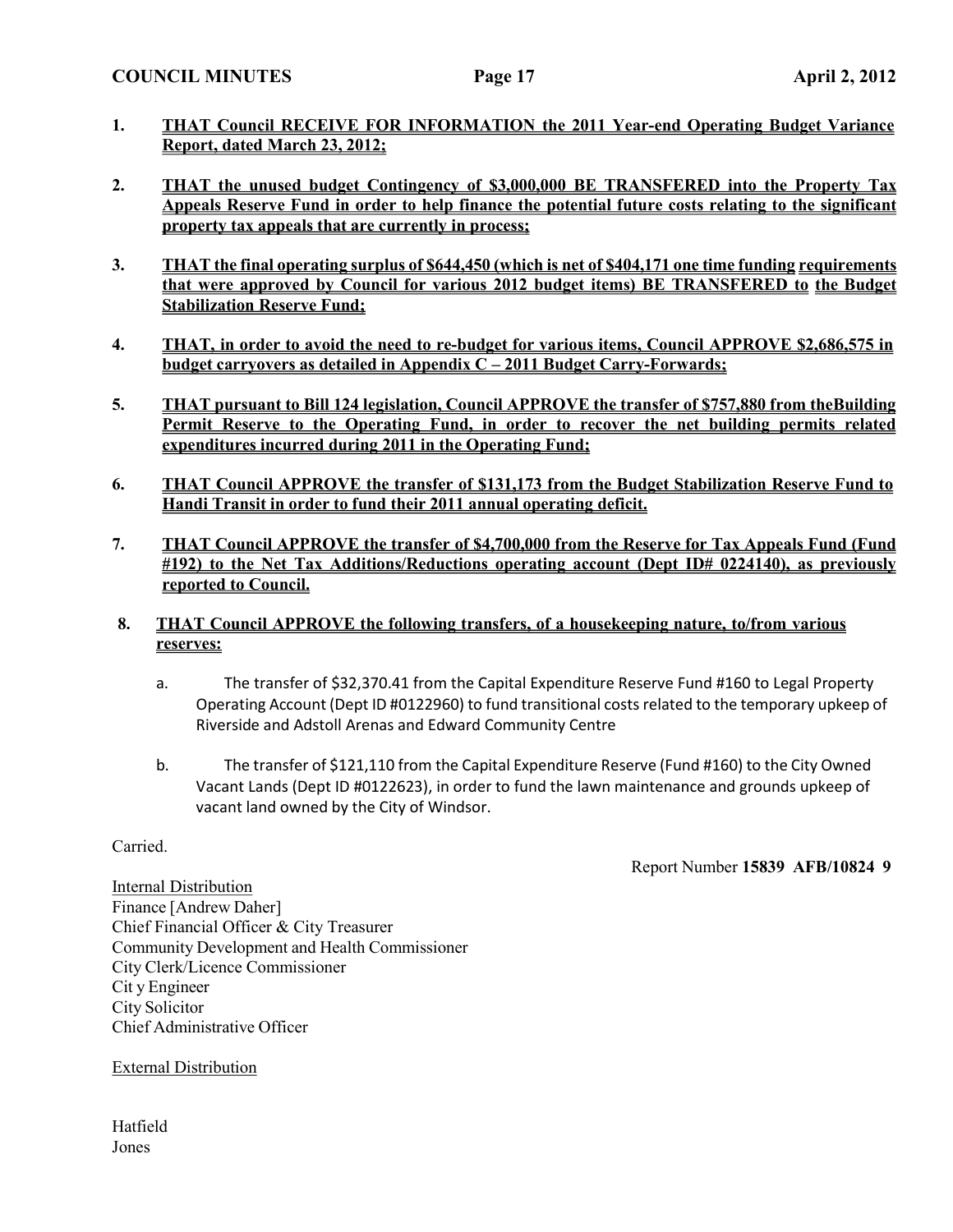#### **COUNCIL MINUTES Page 18 April 2, 2012**

#### CR76/2012

THAT City Council **AUTHORIZE** the CFO/City Treasurer or designate to execute Minutes of Settlement for the following properties:

- Loblaws Properties Limited, 4371 Walker Rd., Roll No 070-160-03205-0000 for tax years 2004 2008
- 277647 Ontario Limited, 1015 Sprucewood Ave, Roll No 080-850-02400-0000 for tax years 2007 & 2008.

Carried.

Report Number **15845 AFTA2012 C10**

**Internal Distribution** Finance [Janice Guthrie] Chief Financial Officer & City Treasurer City Solicitor

External Distribution

Hatfield Jones

CR77/2012

That City Council **APPROVE** the recommended appointment to the position of Executive Director of Employment and Social Services; and

That following City Council approval of this appointment, the successful candidate **BE ANNOUNCED**.

Carried.

Report Number **15855 SS2012 C11**

Internal Distribution Chief Administrative Officer Executive Director of Human Resources Community Development and Health Commissioner [Ronna Warsh]

External Distribution

## **STANDING COMMITTEE RESOLUTIONS**

Moved by Councillor Hatfield, seconded by Councillor Jones, **M176-2012** That **Report No. 23 of the Economic Development Standing Committee** of its meeting held March 7, 2012 regarding Minutes of the Windsor Heritage Committee meeting held November 9, 2011 **BE ADOPTED** as presented. Carried.

MB2012

Moved by Councillor Hatfield, seconded by Councillor Jones,

**M177-2012** That **Report No. 10 of the Economic Development Standing Committee** of its

meeting held March 7, 2012 regarding Minutes of the Windsor Heritage Committee meeting held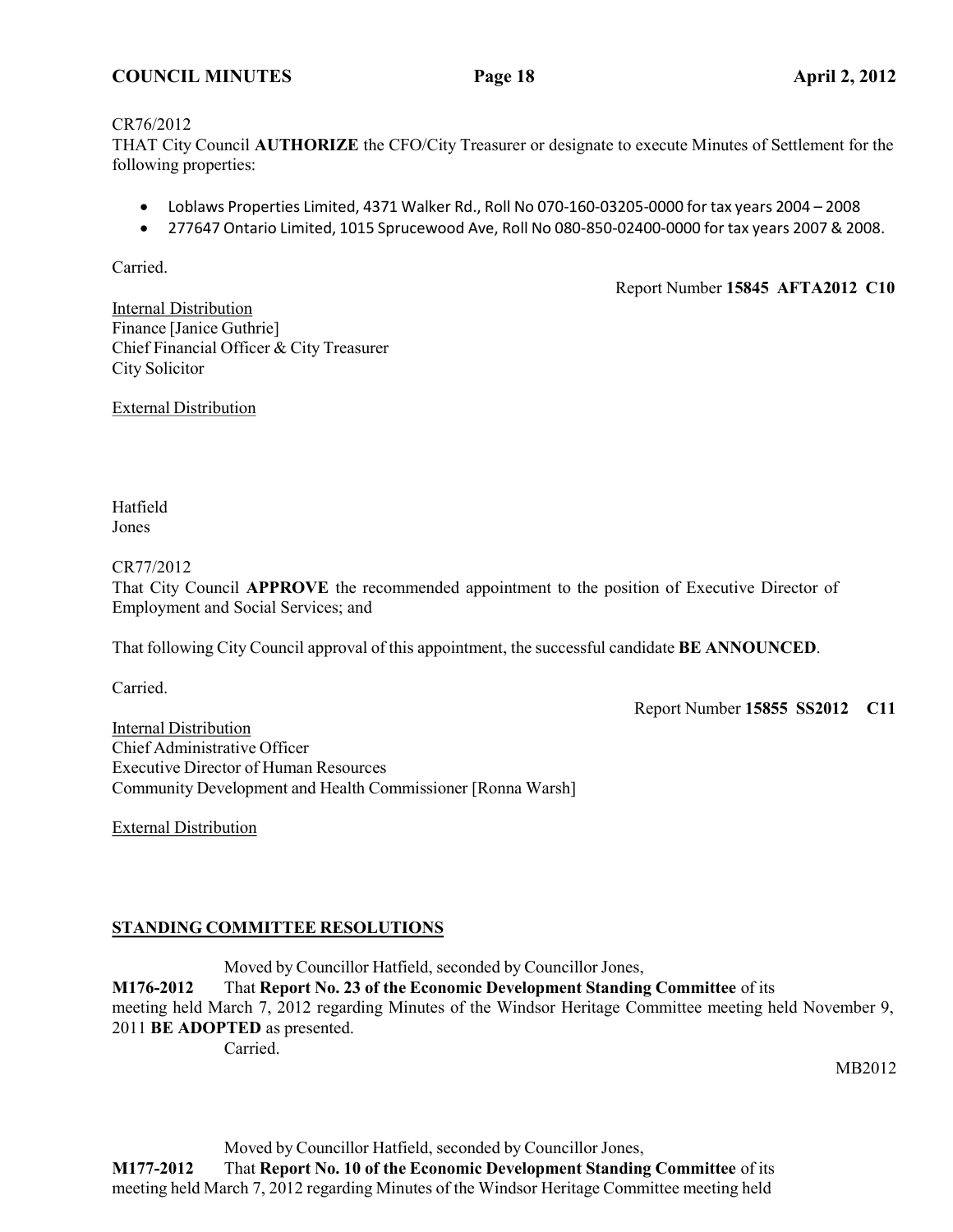#### January 11, 2012 **BE ADOPTED** as presented. Carried.

Moved by Councillor Hatfield, seconded by Councillor Jones, **M178-2012** That **Report No. 24 of the Economic Development Standing Committee** of its meeting held March 7, 2012 regarding Report 304 of the Windsor Heritage Committee (Windsor Municipal Heritage Register – Add and Remove Listings) **BE ADOPTED** as presented. Carried.

Report Number 15697 MB2012

#### *M179-2012 AMENDED BY CR54/2016 ADOPTED BY COUNCIL February 1, 2016* Moved by Councillor Hatfield, seconded by Councillor Jones,

**M179-2012** That **Report No. 25 of the Economic Development Standing Committee** of its meeting held March 7, 2012 regarding Application for Financial Incentives under the Brownfield Redevelopment Community Improvement Plan – 3001 Dougall Avenue **BE ADOPTED** as presented. Carried.

Report Number 15764 Z/8955

Moved by Councillor Hatfield, seconded by Councillor Jones,

**M180-2012** That **Report No. 26 of the Economic Development Standing Committee** of its meeting held March 7, 2012 regarding Temporary sign at 3001 Dougall Avenue **BE ADOPTED** as presented.

Carried.

Report Number 15764 Z/8955

MB2012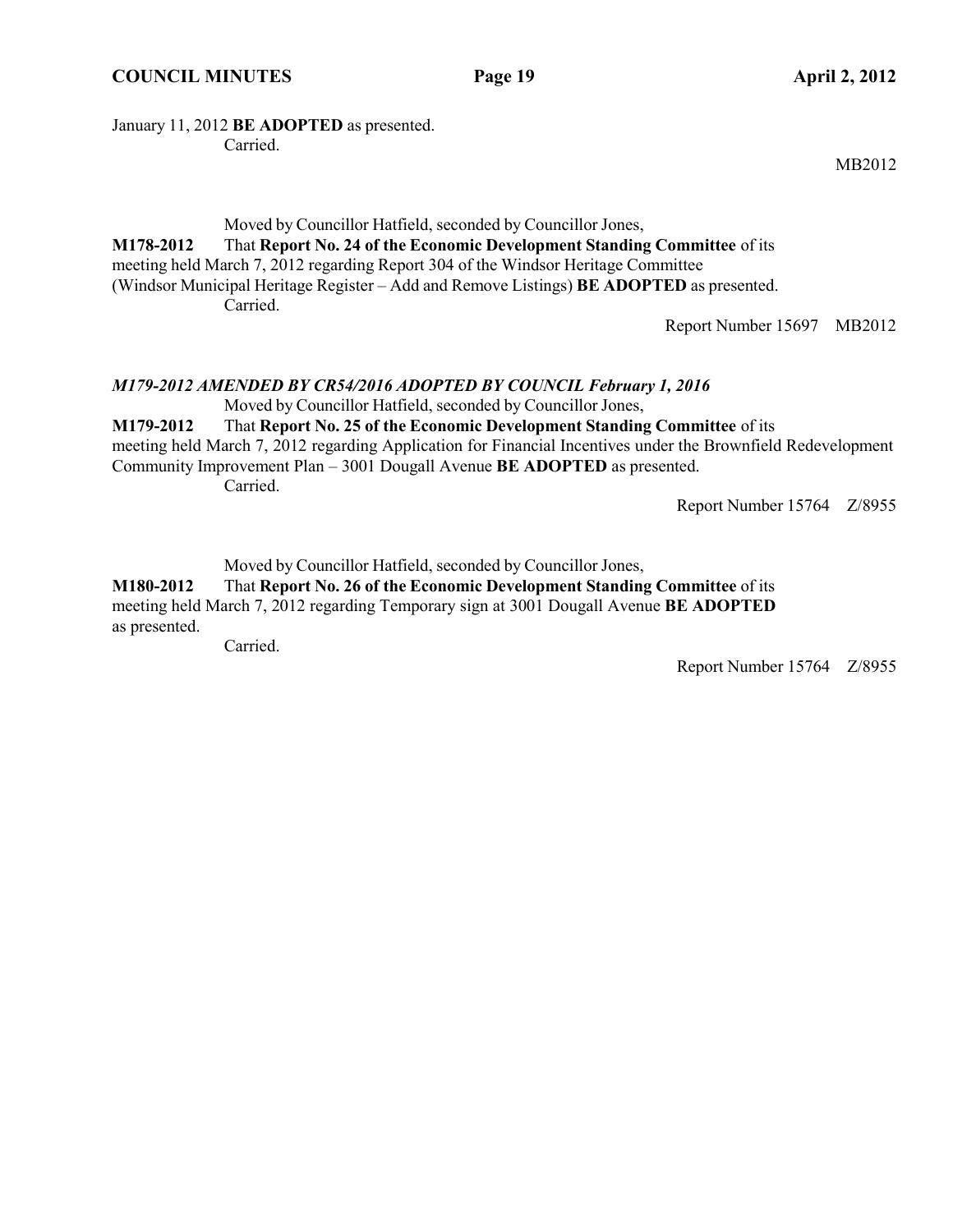**COUNCIL MINUTES Page 20 April 2, 2012**

# **ADOPTED by Council at its meeting held April 2, 2012 [M176-2012] /AA** Windsor, Ontario, April 2, 2012

# **REPORT NO. 23** of the **ECONOMIC DEVELOPMENT STANDING COMMITTEE**

of its meeting held March 7, 2012

| <b>Present:</b> | <b>Councillor Dilkens</b>    |
|-----------------|------------------------------|
|                 | <b>Councillor Payne</b>      |
|                 | <b>Councillor Valentinis</b> |
|                 | <b>Councillor Sleiman</b>    |
|                 |                              |

**Regrets: Councillor Marra**

That the following recommendation of the Economic Development Standing Committee **BE APPROVED** as follows**:**

Moved by Councillor Valentinis, seconded by Councillor Payne, **THAT** the minutes of the Windsor Heritage Committee meeting held November 9, 2012 **BE RECEIVED** for information. Carried.

Clerk's Note: The minutes of the Windsor Heritage Committee meeting held November 9, 2011 are *attached* as background information.

**CHAIRPERSON**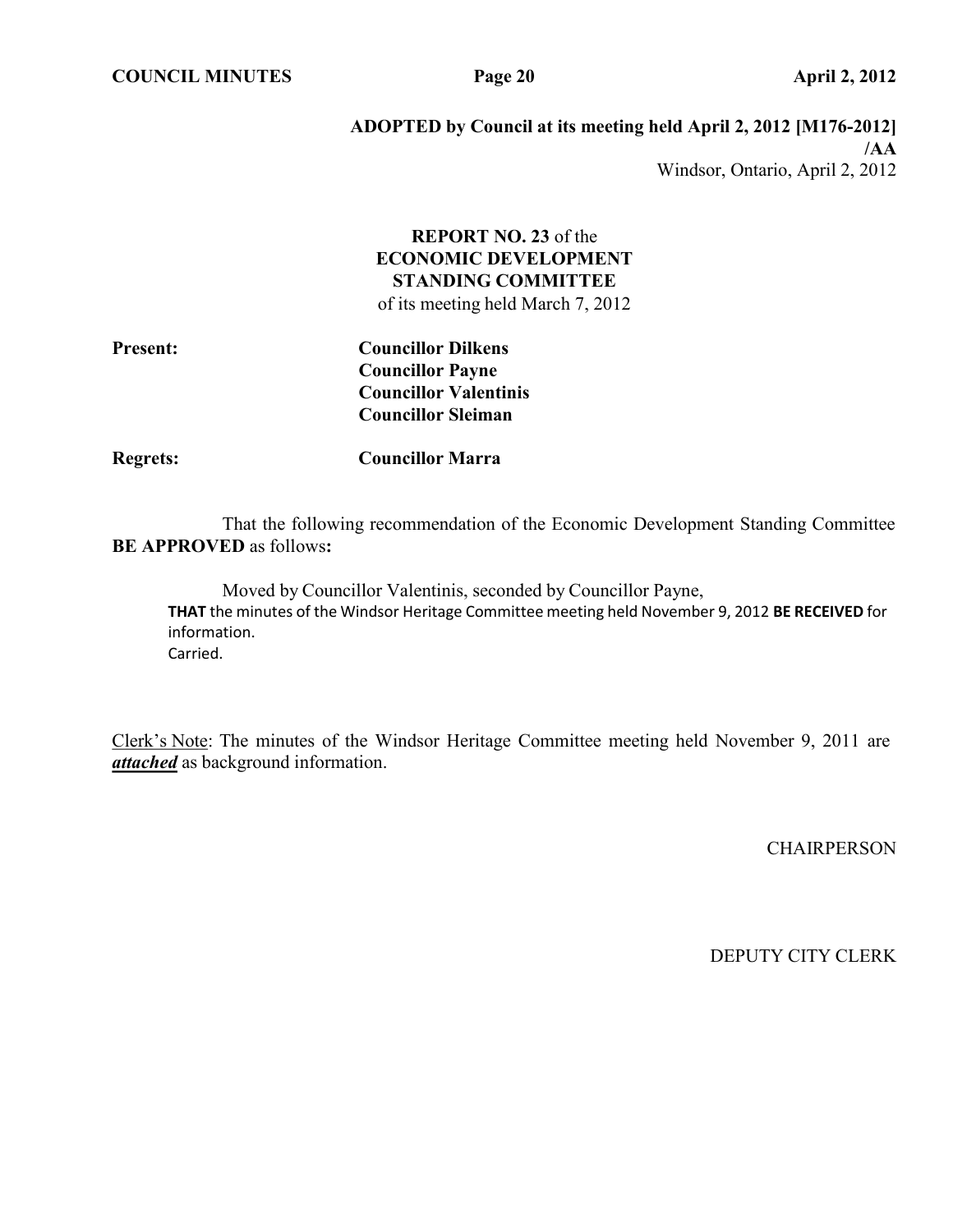**COUNCIL MINUTES Page 21 April 2, 2012**

## **ADOPTED by Council at its meeting held April 2, 2012 [M177-2012] /AA** Windsor, Ontario, April 2, 2012

# **REPORT NO. 10** of the **ECONOMIC DEVELOPMENT STANDING COMMITTEE**

of its meeting held March 7, 2012

**Present: Councillor Dilkens, Chair Councillor Sleiman Councillor Valentinis Councillor Payne**

**Regrets: Councillor Marra**

That the following recommendation of the Economic Development Standing Committee **BE APPROVED** as follows**:**

**Moved by Councillor Valentinis, seconded by Councillor Payne** THAT **the minutes of the Windsor Heritage Committee meeting held January 11, 2012** BE RECEIVED **for information Carried**

**CHAIRPERSON**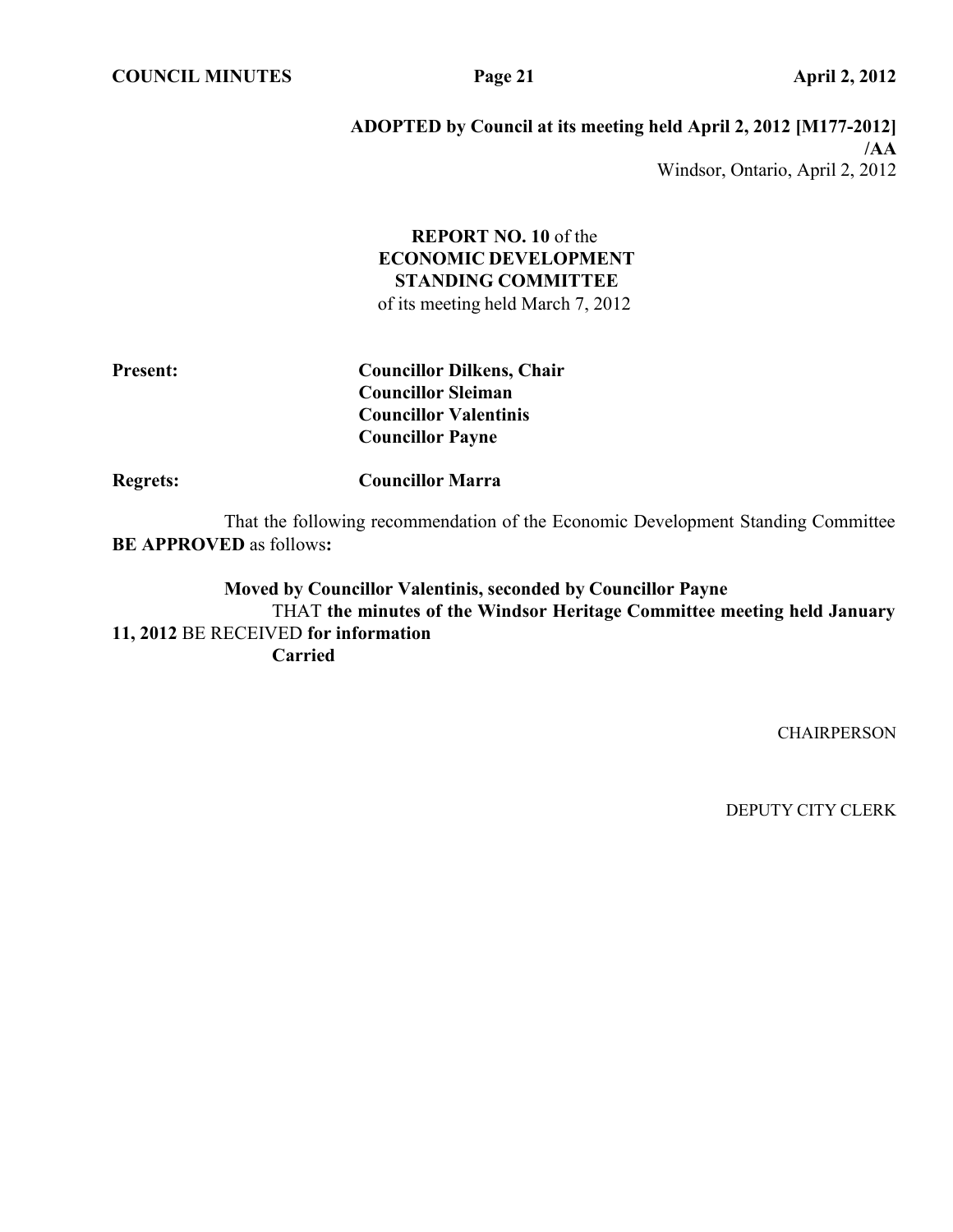Register:

# **ADOPTED by Council at its meeting held April 2, 2012 [M178-2012] /AA** Windsor, Ontario, April 2, 2012

# **REPORT NO. 24** of the **ECONOMIC DEVELOPMENT STANDING COMMITTEE**

of its meeting held March 7, 2012

**Present: Councillor Dilkens Councillor Payne Councillor Valentinis Councillor Sleiman**

**Regrets: Councillor Marra**

That the following recommendation of the Economic Development Standing Committee **BE APPROVED** as follows**:**

Moved by Councillor Sleiman, seconded by Councillor Valentinis, **THAT** the following properties of cultural heritage value or interest **BE ADDED** to the Windsor Municipal Heritage Register:

- 2744 Edna Street / 2601 Wyandotte Street East Long Manufacturing Co. Ltd. c1910 Auto Supply Manufacturing (2 centre bldgs.) – Ford City
- 706 Marentette Avenue Martin Manor Apartments c1920 Octagonal corner Core
- 761 Morand Street Raymond Masters House 1960 Arch. Raymond Masters South Windsor
- 1215 Parent Avenue Trinity Lutheran Church 1947, 1979 Arch. J.C. Pennington, Raymond Masters – Core
- 375 Ouellette Avenue McCreery's/Birks Jewellers c1910, 1940 Moderne Core
- 2072 Riverside Drive East Wiser's Reception Centre (Hiram Walker) 1964 Contemporary – Walkerville
- 475 Roselawn Drive House c1928 Tudor Revival South Windsor
- 7439 St. Rose Avenue Langlois House c1869 French Farm Riverside
- 401 Sunset Avenue Essex Hall, University of Windsor 1961, 1964 International Style; Raymond Masters design – Sandwich
- 245 Tecumseh Road East / McDougall Street / Logan Avenue Windsor Stadium c1929 – Soccer Stadium, Shows – Core
- 156-90 University Avenue West Metropolitan / Guaranty Trust Building c1928 Art Deco; Arch. Pennington & Boyde – Core

**II. THAT** the following property **BE REMOVED** from the Windsor Municipal Heritage

• 1567 Ouellette Avenue – Ernest Wilby House – 1930 – Arch. Ernest Wilby; Tudor Revival – Core Carried.

**Livelink #15697, MB2012**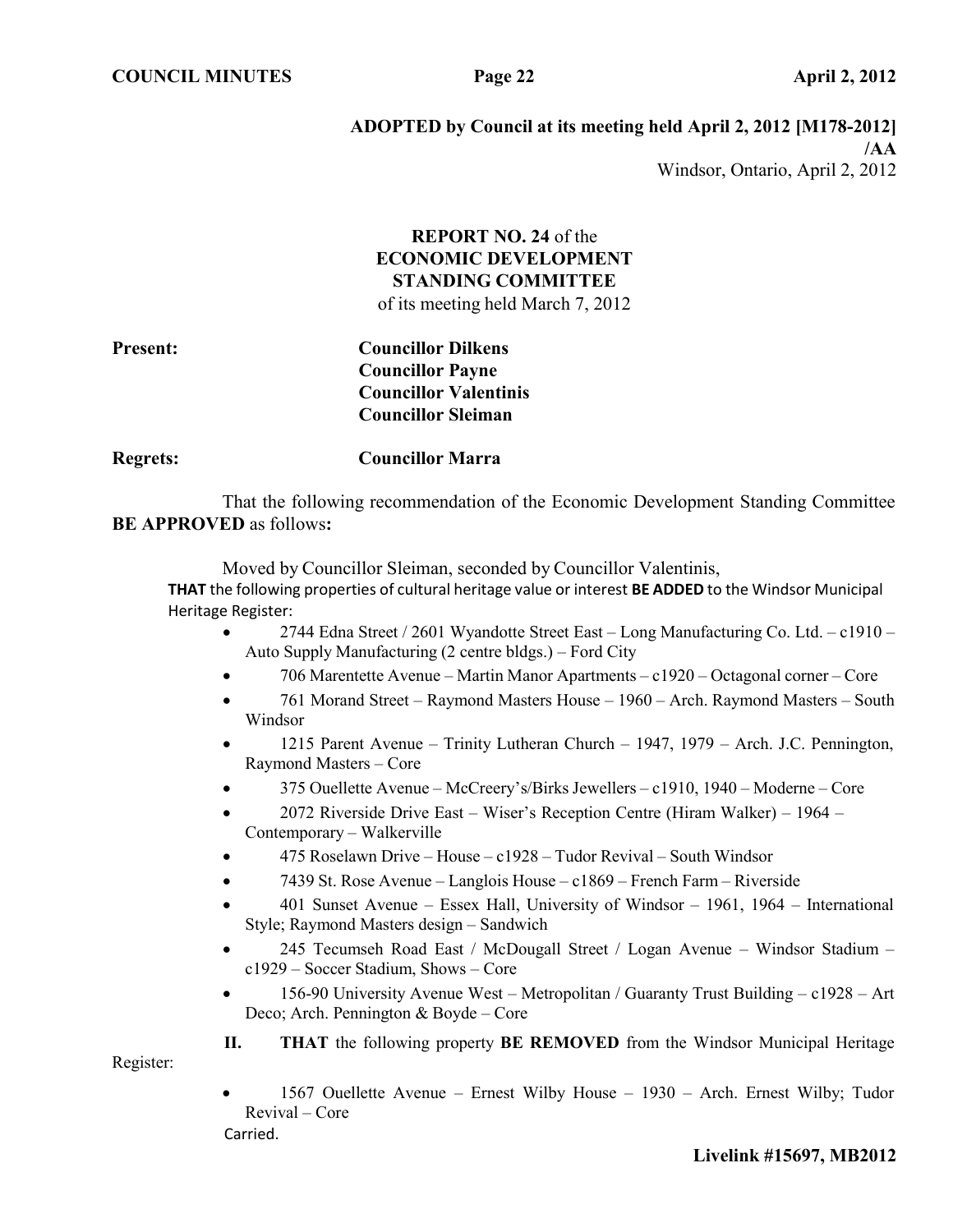Clerk's Note: Report No. 304 of the Windsor Heritage Committee (Windsor Municipal Heritage Register – Add and Remove Listings) is *attached* as background information.

**CHAIRPERSON**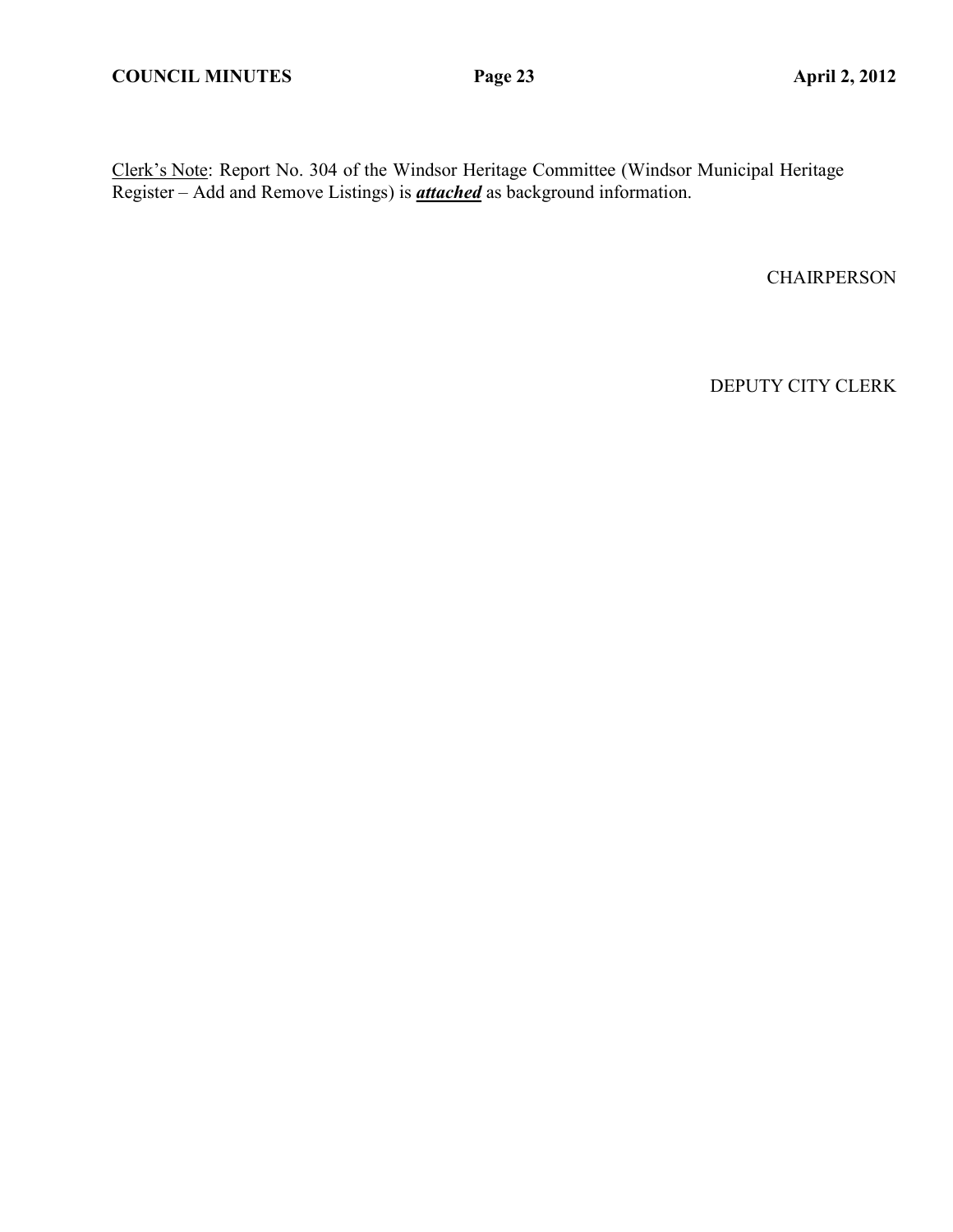## **ADOPTED by Council at its meeting held April 2, 2012 [M179-2012]** *M179-2012 AMENDED BY CR54/2016 ADOPTED BY COUNCIL February 1, 2016* **/AA** Windsor, Ontario, April 2, 2012

# **REPORT NO. 25** of the **ECONOMIC DEVELOPMENT STANDING COMMITTEE**

of its meeting held March 7, 2012

**Present: Councillor Dilkens Councillor Payne Councillor Valentinis Councillor Sleiman**

**Regrets: Councillor Marra**

That the following recommendation of the Economic Development Standing Committee **BE APPROVED** as follows**:**

Moved by Councillor Sleiman, seconded by Councillor Valentinis,

**THAT** the request made by 2047337 Ontario Inc. (Andre Abouasli) to participate in the Brownfield Rehabilitation Grant Program **BE APPROVED** pursuant to the City of Windsor Brownfield Redevelopment Community Improvement Plan;

**THAT** staff **BE DIRECTED** to prepare an agreement to implement the Brownfield Rehabilitation Grant Program in accordance with all applicant policies, requirements, and provisions contained within the Brownfield Redevelopment Community Improvement Plan to the satisfaction of the City Planner asto content, the City Solicitor as to legal form, and the CFO/City Treasurer as to financial implications; and **THAT** the CAO and City Clerk **BE AUTHORIZED** to sign the Brownfield Rehabilitation Grant Agreement. Carried.

# **Livelink #15764, Z/8955**

Clerk's Note: The report authored by the Senior Planner dated February 15, 2012 entitled "Application for Financial Incentives under the Brownfield Redevelopment Community Improvement Plan – 3001 Dougall Avenue" is *attached* as background information.

**CHAIRPERSON**